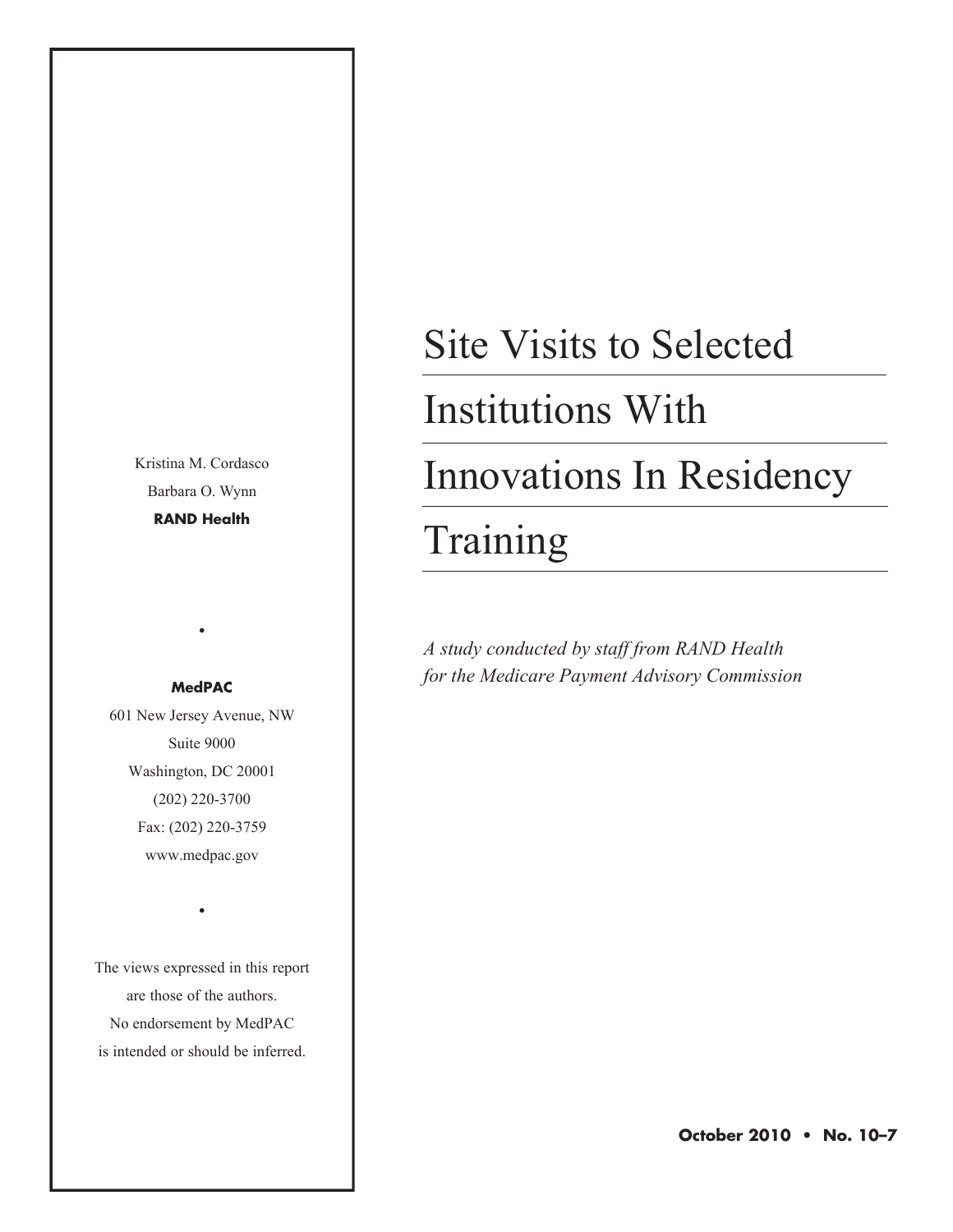## WORKING P A P E R

## Site Visits to Selected Institutions With Innovations In Residency **Training**

KRISTINA M. CORDASCO AND BARBARA O. WYNN

WR-781-MEDPAC

August 2010

Prepared for the Medicare Payment Advisory Commission

This product is part of the RAND Health working paper series. RAND working papers are intended to share researchers' latest findings and to solicit informal peer review. They have been approved for circulation by RAND Health but have not been formally edited or peer reviewed. Unless otherwise indicated, working papers can be quoted and cited without permission of the author, provided the source is clearly referred to as a working paper. RAND's publications do not necessarily reflect the opinions of its research clients and sponsors. RAND<sup>®</sup> is a registered trademark.

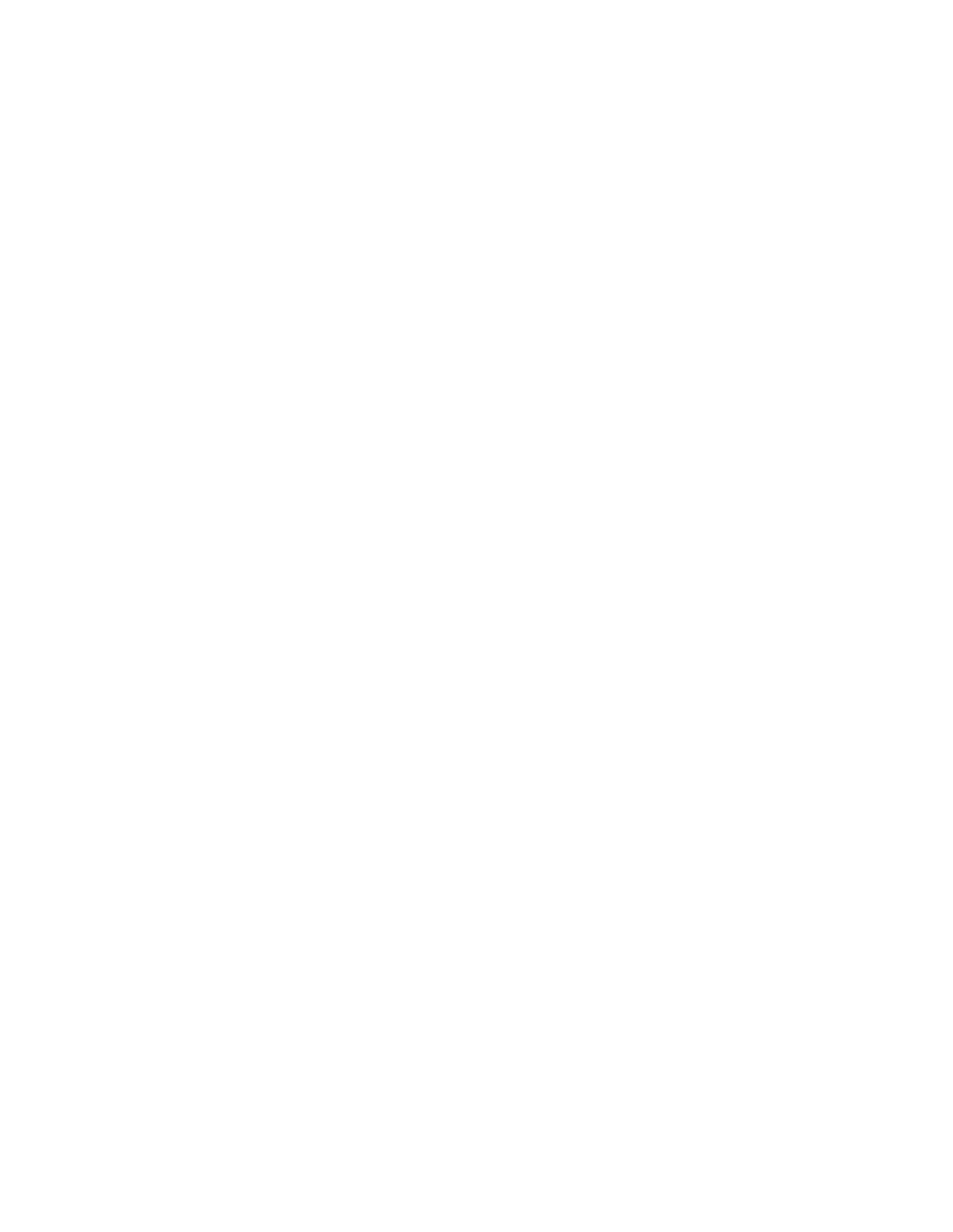#### **CONTENTS**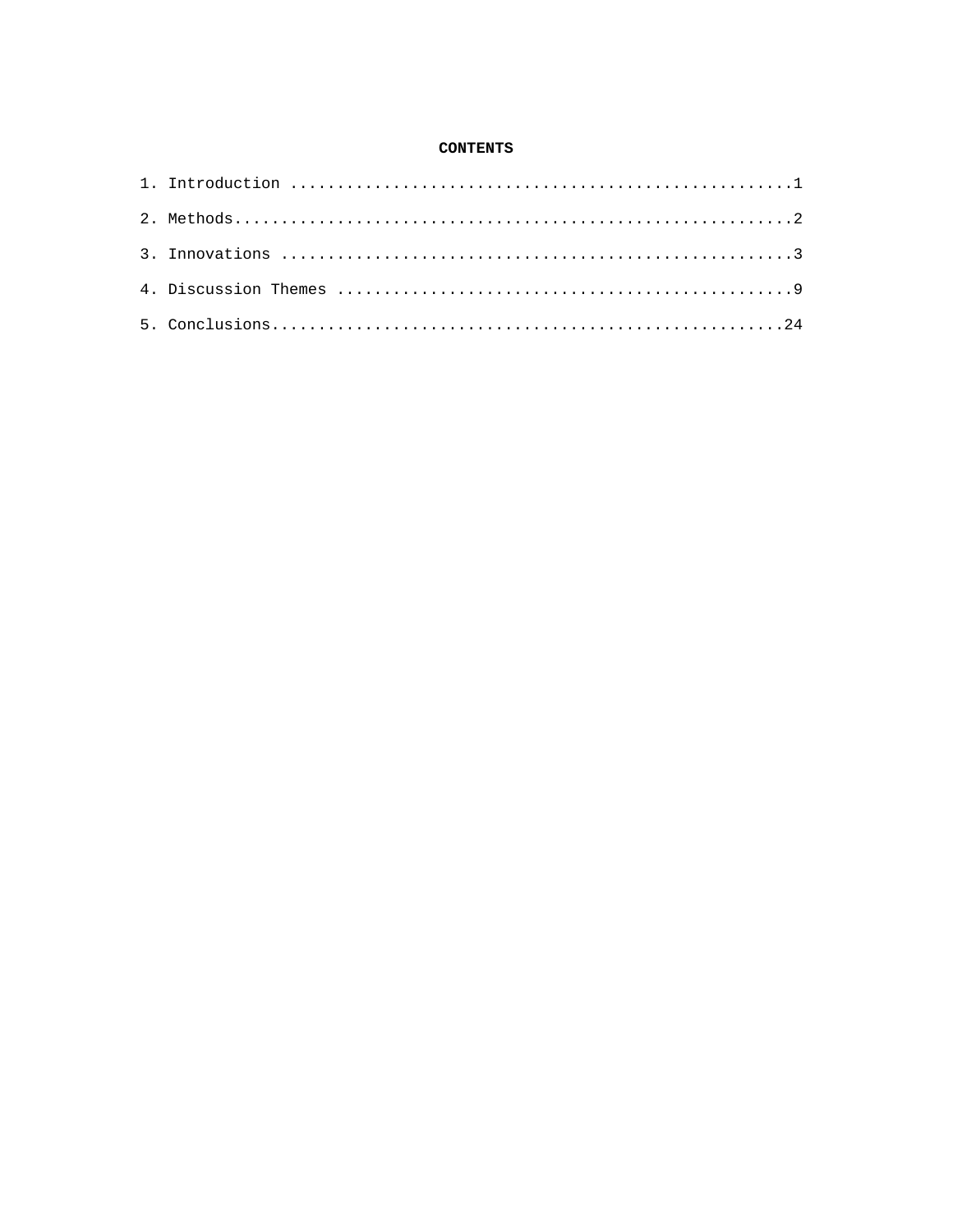#### **1.Introduction**

In RAND's 2009 report to MedPAC, entitled "How Are Residency Programs Preparing Our 21st Century Internists?" we described how Internal Medicine (IM) residency programs are training residents in the competencies essential for delivering high quality care to our  $21^{st}$  century patient population. These skills include systemsbased practice, practice-based (quality) improvement and learning, interpersonal and communication skills, as well as using information technology (IT) and working in community-based settings. Although we found variation among programs in attention to these topics, for the most part, teaching in these areas fell far short of the instruction recommended by the Institute of Medicine and other experts. $^{\rm 1}$  $^{\rm 1}$  $^{\rm 1}$ 

One specific finding was that the infrastructure to support ambulatory-based training, particularly in community settings, appeared to be minimal. However, through these interviews and other sources, we also discovered that there are programs with innovative ambulatory training models. Therefore, MedPAC commissioned RAND to engage in site visits (with MedPAC staff) of four institutions with such innovations. In particular, we investigated facilitators, barriers and enablers to fostering and sustaining innovations in ambulatory training and encouraging

<span id="page-4-0"></span><sup>1</sup> **Institute of Medicine.** Health Professions Education: A Bridge to Quality. Washington, DC: The National Academies Press; 2003. **Council on Graduate Medical Education.** Physician Education for A Changing Health Care Environment. Washington, DC: Health Resources and Services Administration; 1999 **Institute of Medicine.** Crossing the Quality Chasm. Washington, DC: The National Academies Press; 2001 **The Pew Health Professions Commission.** Health professions education and managed care: Challenges and necessary responses. Report on the Advisory Panel on Health Professions Education and Managed Care. 1995. **Weinberger SE, Smith LG, Collier VU, Education Committee of the American College of Physicians.** Redesigning training for internal medicine. Ann Intern Med. 2006;144:927-32.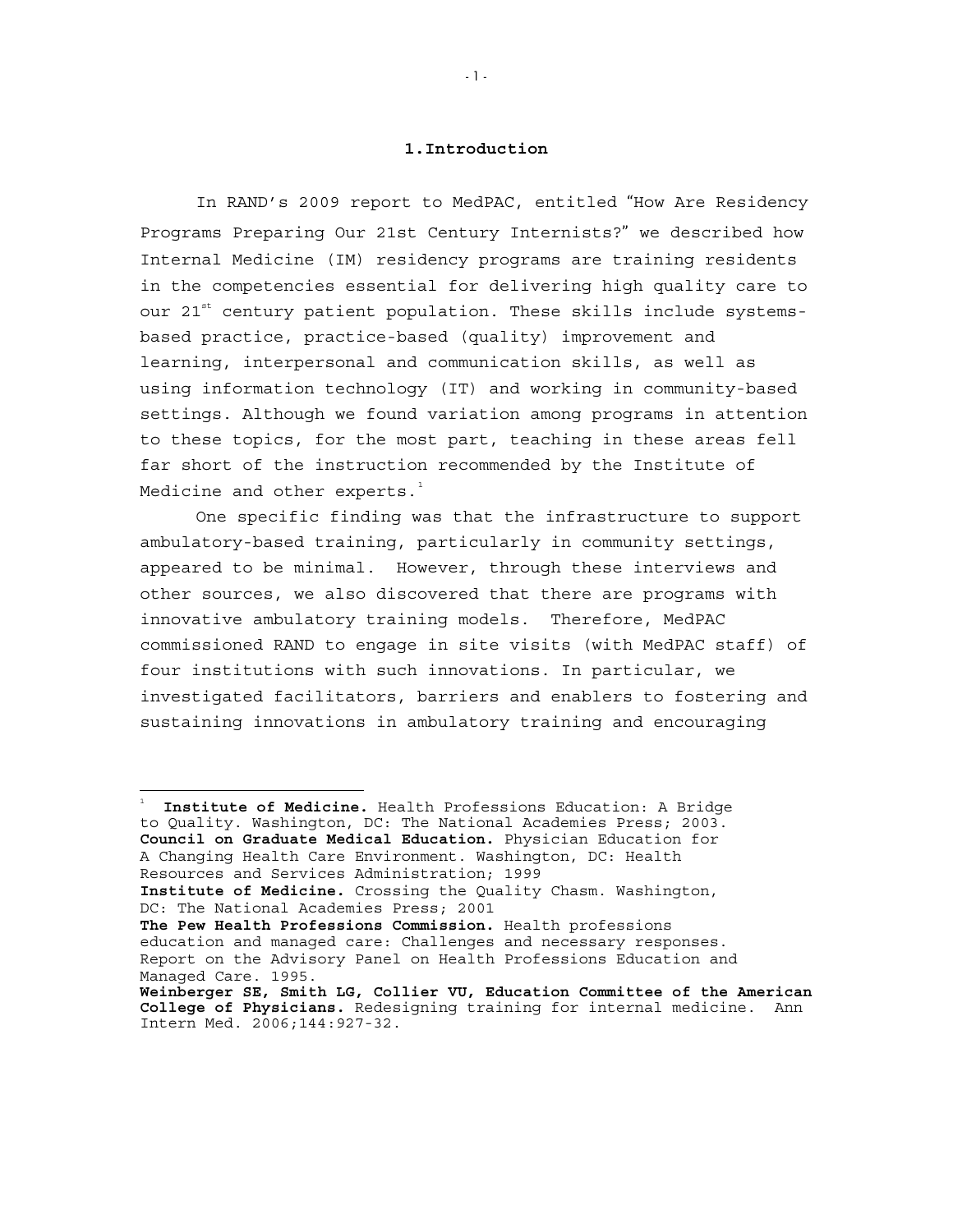resident physicians to choose primary care careers. The findings from these site visits are detailed in this report.

#### **2. Methods**

 We compiled a list of potential Internal Medicine (IM) and Family Medicine (FM) programs based on informal conversations with medical education leaders and a review of Internet-based information about programs participating in The American College of Graduate Medical Education (ACGME) IM Educational Innovations Project (EIP),  $2,3$  $2,3$  $2,3$  FM's Personal Physician for Practice (P<sup>4</sup>) Demonstration Initiative,<sup>[4](#page-5-2)</sup> and The Robert Wood Johnson Foundation's former program Partnerships For Quality Education.<sup>[5](#page-5-3)</sup> We also queried experts in the field about their knowledge of innovative programs that may not be included in these lists. In consultation with MedPAC staff, we selected four sites to visit. With our choices, we aimed to achieve diversity of ambulatory training approaches, institutional and program characteristics, and geographic locale.

Between November 18th and June 22nd, 2010, RAND and MedPAC staff conducted site visits to eight programs at four institutions: **(1) The University of California, Davis,** FM, IM Primary Care, and IM Primary Care–TEACH programs in Sacramento,

<span id="page-5-0"></span> $^{\text{2}}$  The American College Of Graduate Medical Education (ACGME) accredits graduate medical education training programs, also known as "residencies." 3

<span id="page-5-1"></span>The IM Educational Innovations Project, aimed at encouraging innovation, provides selected IM programs with 10 years between accreditation site visits to enable the program to implement a proposed innovation. EIP programs submit an annual report and share their experiences and "lessons learned" with other EIP programs. More information can be found at:

http://www.acgme.org/acWebsite/RRC\_140/140\_EIPindex.asp \

<span id="page-5-2"></span>The Preparing the Personal Physician for Practice  $(\bar{P}^4)$  Demonstration Initiative, sponsored by the Association of Family Medicine Residency Directors and the American Board of Family Medicine, to stimulate innovations that involve family medicine residents in Patient Centered Medical Home (PCMH) models of care. More information can be found at: http://www.transformed.com/p4.cfm

<span id="page-5-3"></span>The Robert Wood Johnson Partnerships of Quality Education grant program, "Take Care to Learn: Teaching Clinical Care Management," which supported the development innovative initiatives that taught trainees how to manage chronic illnesses. More information can be found at: http://www.pqe.org/about.html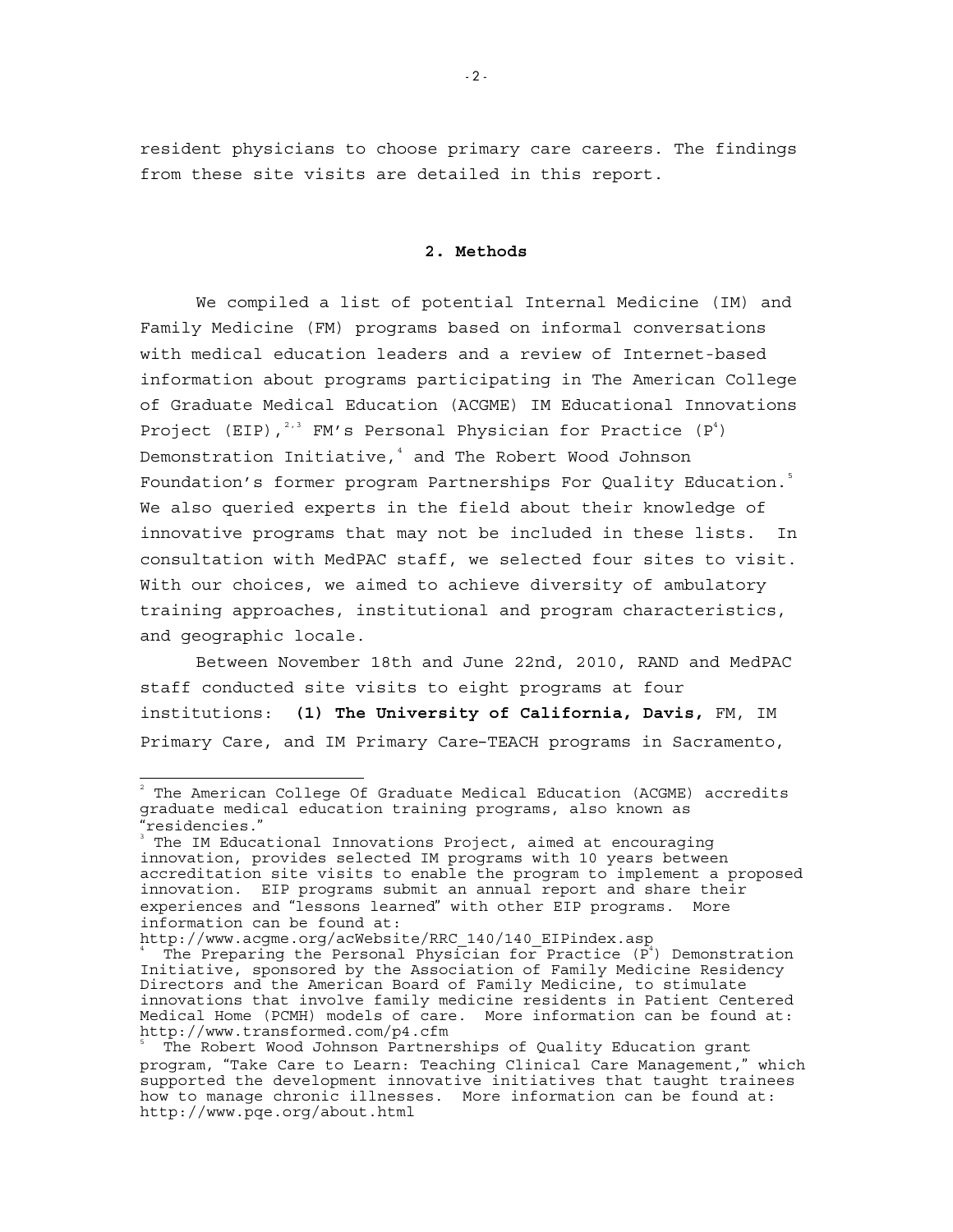California; **(2) The Lehigh Valley Health Network (LVHN)** FM and IM programs in Allentown, Pennsylvania; **(3) Aurora Health Care** FM and IM programs in Milwaukee, Wisconsin; and **(4) The Oklahoma University (OU) at Tulsa School of Community Medicine** IM, FM and rural FM programs in Tulsa, Oklahoma. At each visit, we spoke with program directors, key faculty members, administrative leaders, and residents. We also toured key teaching clinics. At Lehigh Valley, Aurora Health Care and OU-Tulsa we additionally spoke to the institution's executive and financial leadership.

This report summarizes innovation foci and discussion themes that arose through these site visits, including key facilitators of these programs' successes, as well as barriers they have overcome or continue to encounter, and key issues that would need to be considered if these innovations were implemented in other settings.

#### **3. Innovations**

Innovations varied by program and institutions. However, there were several notable innovation foci:

**Transforming Practices into Patient-Centered Medical Homes (PCMHs).** At all four institutions visited, the main teaching primary care clinics are in the process of becoming PCMHs.  $\degree$ Directors reported that motivations for transformation were both in anticipation of future payment policies that would reward PCMHs, as well as creating better learning environments for residents.

These transformations have involved multiple changes in the programs and clinics. For example, at UC Davis FM clinic, this effort began with developing a comprehensive and systematic

<span id="page-6-0"></span> $6$ The American College of Physicians defines PCMH as: "a team-based model of care led by a personal physician who provides continuous and coordinated care throughout a patient's lifetime to maximize health outcomes. .... It is a model of practice in which a team of health professionals, coordinated by a personal physician, works collaboratively to provide high levels of care, access and communication, care coordination and integration, and care quality and safety." For citation and more information, see: [http://www.acponline.org/running\\_practice/pcmh/understanding/what.htm,](http://www.acponline.org/running_practice/pcmh/understanding/what.htm) accessed August  $27<sup>th</sup>$ , 2011.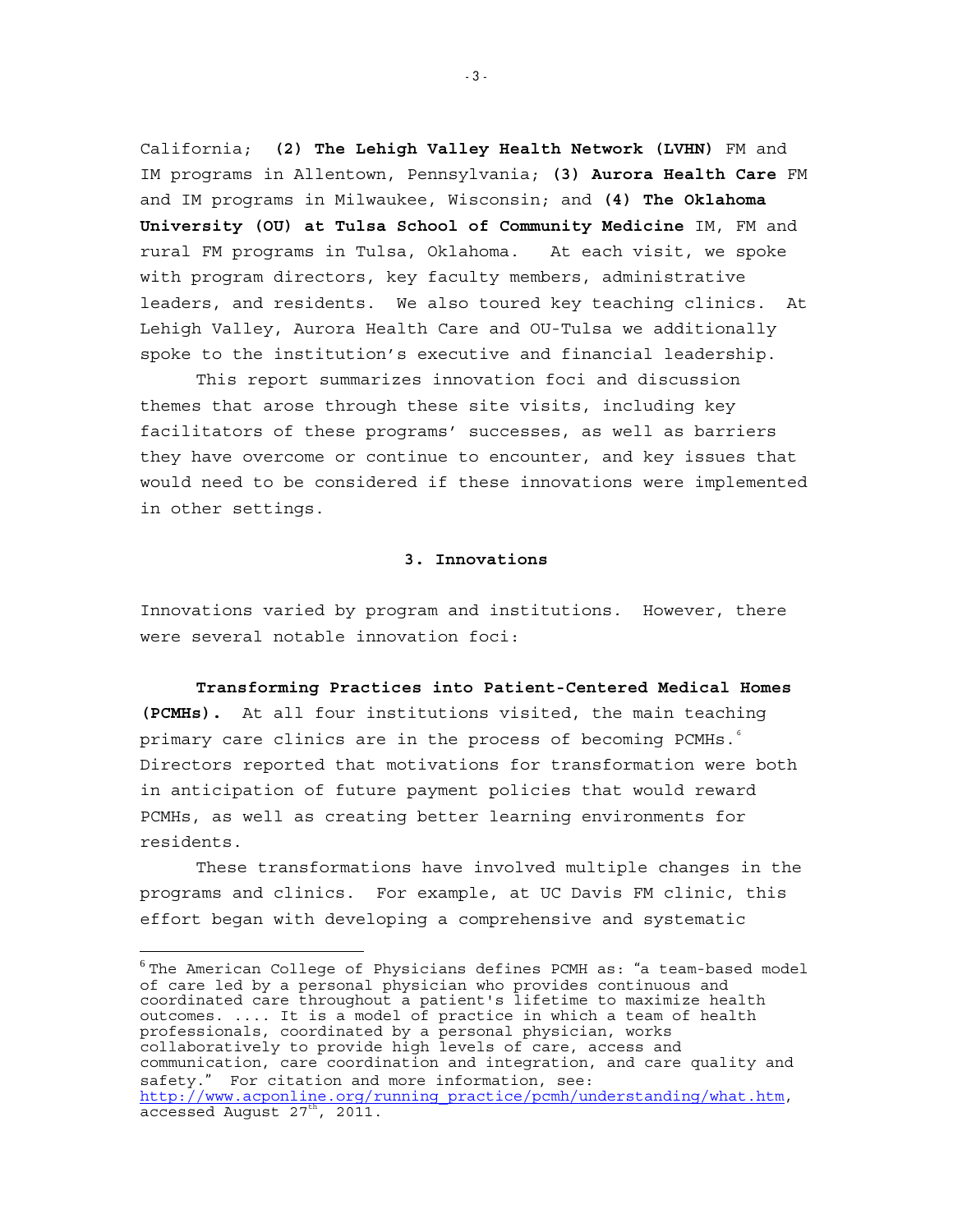approach to providing diabetes care, and most recently expanded to include maternity and well-child care and the development of additional practice registries. There is also a multidisciplinary team "huddle" at the start of each clinic half-day. At Aurora, their hospital-based clinics are undergoing a similar process, with a heavy emphasis on care-management measures such as disease-specific outcomes (e.g., diabetes control) as well as the delivery of preventive services (e.g., mammograms). At the LVHN IM clinic, in addition to developing chronic care curricula for their residents, they have enhanced patient-provider continuity through arranging residents into outpatient teams. At OU-Tulsa, in addition to arranging residents and faculty in teams, they have hired new multidisciplinary staff to be part of these teams and engaged in clinic remodeling to create shared team space.

**Developing Information Technology Resources.** At all four institutions, IT resources have been utilized to optimize clinic efficiency, support chronic disease management and quality improvement projects, enhance patient experiences, and teach residents to use evidence-based medicine and clinical guidelines. At programs with remote sites, tele-video conferencing allows residents in community sites to join educational sessions at the academic hub. In the case of OU-Tulsa, IT has allowed residents to interact with and learn from specialists, in a problem-based learning format, despite the region's specialist physician shortage. At Aurora, the use of real-time video monitoring (with patient consent) allows residents to receive feedback on their interactions with patients.

**Working in Multidisciplinary Teams.** Related to transforming practices into PCMHs, innovations also focused on teaching residents to work in multidisciplinary teams. These innovations have taken several forms. At Aurora, the IM program has developed a month-long multidisciplinary apprenticeship in which residents spend two weeks with social work and two weeks with nursing staff. At OU-Tulsa, residents on ambulatory rotations participate in formal team meetings. At UC Davis, the FM clinic, as mentioned above, has multidisciplinary team

 $- 4 -$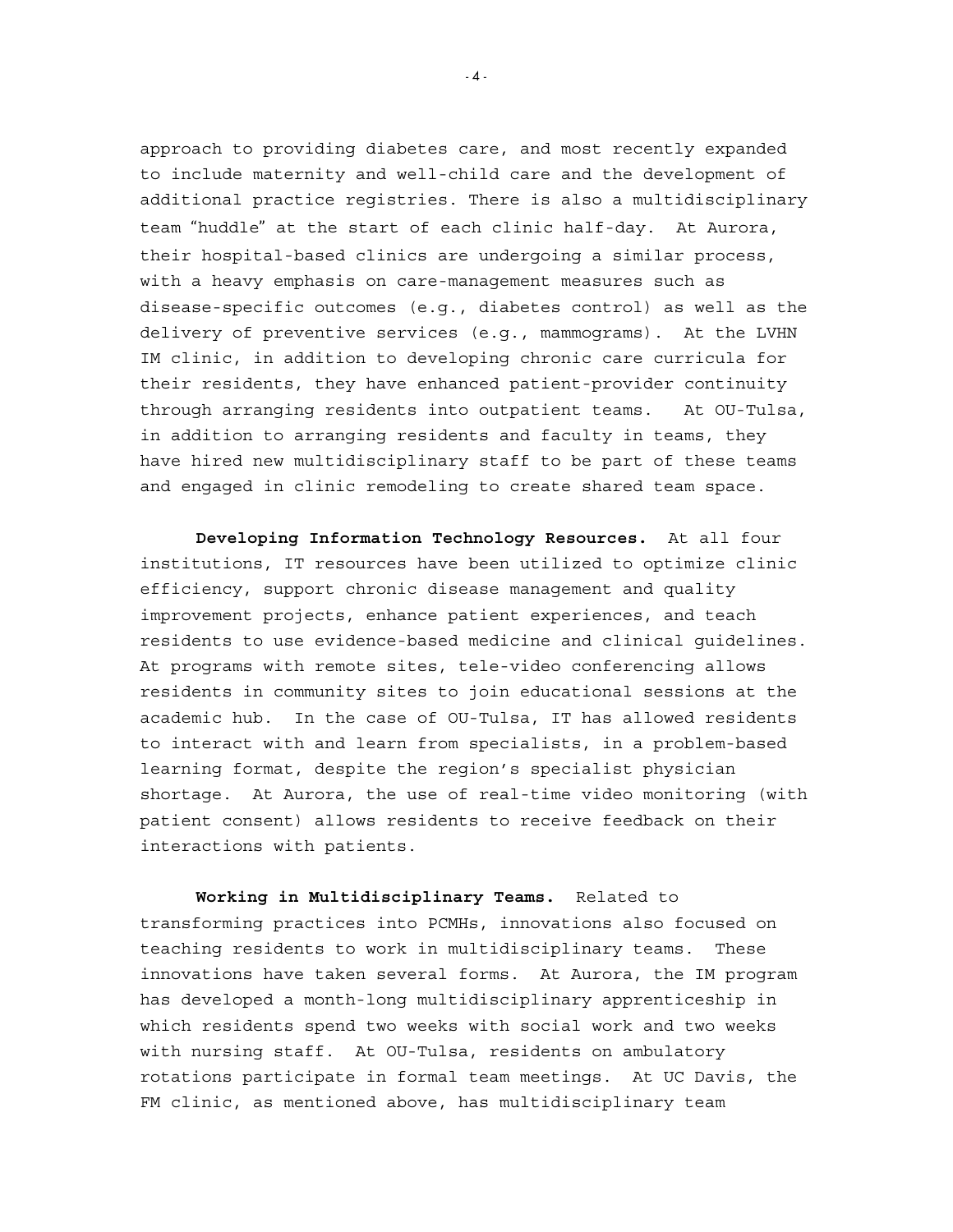"huddles" at the start of each clinic half-day. At several of the clinics, residents work closely with behavioral medicine specialists, pharmacists, and case managers. Residents spoke highly about the value of the informal education they get interacting with multidisciplinary team members in their continuity clinics.

<span id="page-8-0"></span>**Improving Patient-Provider Continuity.** As mentioned above, enhancing patient-provider continuity for the residents' clinic was a common innovation in the sites visited. Continuity, meaning that the patient sees the same provider for all, or most of their visits, is important for chronic disease care and developing relationships with patients. In addition to arranging residents, faculty and patients into teams, continuity has been improved at several programs by rearranging resident schedules. Continuity is enhanced in the UC Davis primary care program by arranging residents' schedules in their second and third years of training so that they have outpatient rotations in two-month "blocks", during which they have several continuity clinic<sup>[7](#page-8-0)</sup> sessions weekly, interchanged with two-month inpatient rotations. This schedule allows resident continuity with patients with chronic illness who need to be seen regularly (e.g., every three months). In addition, patients and residents and faculty are arranged into "firms," and each resident is partnered with another resident on an opposite block cycle. Therefore, when one resident is not on their outpatient block, but instead on inpatient rotations, their resident partner helps "fill in." In the UC Davis TEACH program, residents' schedules are arranged in their third year of training so that for eight months, instead of having blocks of outpatient and inpatient rotations, each resident has monthly general medicine inpatient responsibilities lasting only seven days at a time. Program directors report that this scheduling enhances continuity as the resident is unavailable to their continuity patients for only seven days at a time.

- 5 -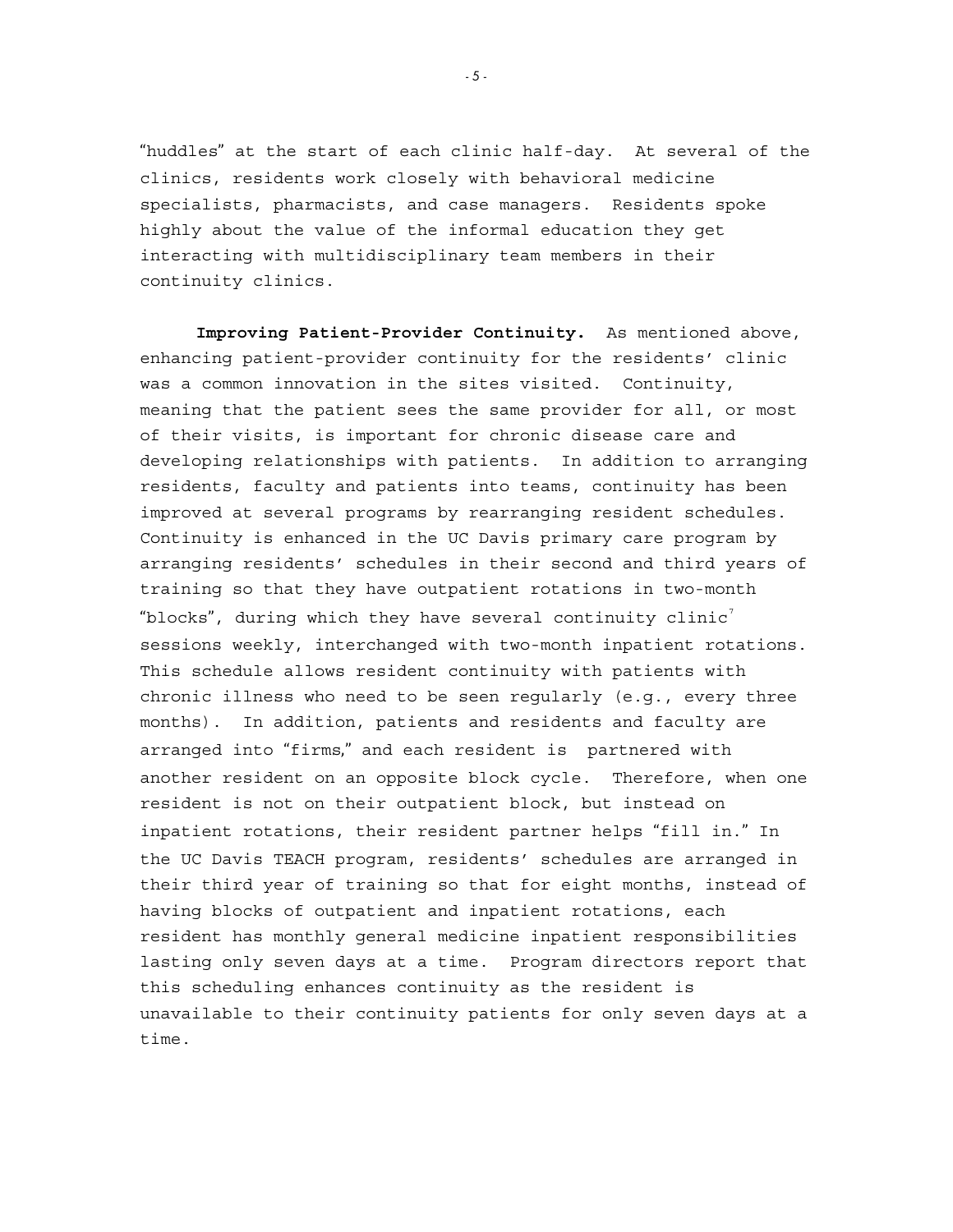**Separating Inpatient and Outpatient Clinical Activities.**  Some programs also arranged scheduling in order to separate inpatient and outpatient activities. In these programs the residents do not have continuity clinic while on inpatient rotations (e.g., half-day weekly), and have more clinic sessions while on their ambulatory rotations. For example the LVHN IM program redesigned schedules so that after every four weeks on inpatient service, residents spend one week in the ambulatory clinics. For example, the UC Davis IM Primary Care residents spend approximately six months, in two 3-month blocks, working exclusively in outpatient experiences and have two half-days weekly of continuity clinic. In the UC Davis TEACH Program, for eight months of the third year, each resident has monthly general medicine inpatient responsibilities lasting only seven days at a time.

**Working in Community-Based Settings.** All institutions visited had options for continuity clinics in community-based settings. This academic year the LVHN FM program launched an innovation to place residents in two community sites-- a private practice and a community-based free clinic –‐ as an alternative to their hospital-associated ambulatory care clinic. Next year they will add a fourth rural health clinic. In the Aurora IM program, residents also have the option of having their continuity experiences in a free clinic, located in the basement of a church. At OU-Tulsa, all of their continuity clinics are at a community-based ambulatory care clinic, or their rural health center. At UC-Davis, residents in the TEACH track have their continuity clinic at a community-based county-funded ambulatory care center.

**Implementing Curricula for Teaching Quality Improvement Methods and Delivering High-Quality Chronic Disease Care.** All institutions had invested time and resources into improving their

j

- 6 -

 $^7$  In a "continuity clinic," the resident sees, in a designated ambulatory clinic, a panel of patients multiple times over their three years of training.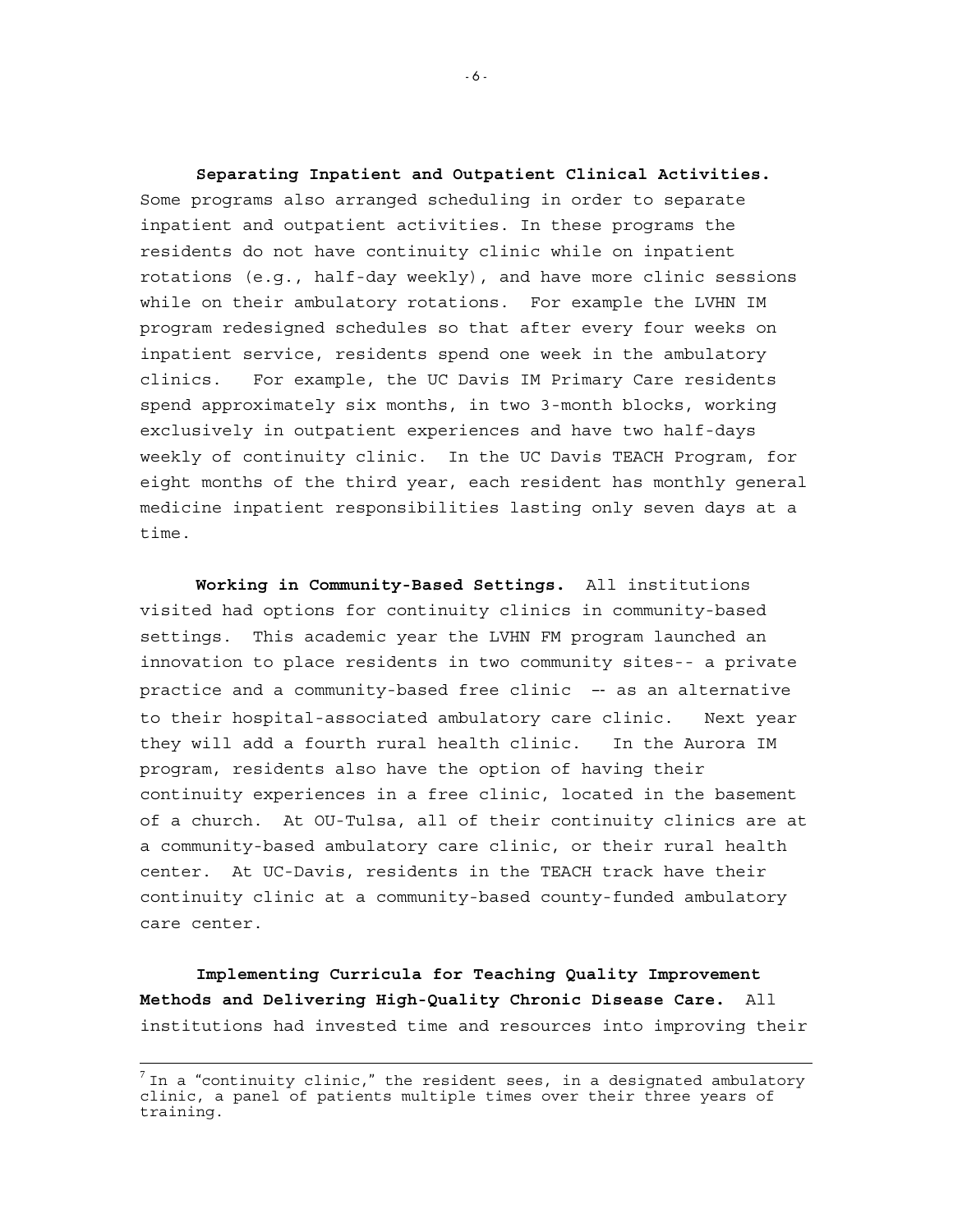curricula in delivering chronic disease care and quality improvement methods. For example, at Aurora, residents are strongly encouraged to meet care management goals. They receive didactics on care management and they have dedicated time for looking through and analyzing the data from their panels, and then taking action to reach out to patients. They also receive grades on the different aspects of care management for their panels. Residents are involved in clinic-wide quality improvement processes, based on clinic-specific deficiencies. A similar example can be found at UC Davis, where the FM program delivers to second year residents a Chronic Disease Management Program curriculum, focusing on diabetes measures and outcomes. Residents receive registry data on their own patients and also on clinic performance. As a group, the residents decide on a measure that they are going to address as a quality improvement project for the year.

**Exposing Residents to Community Issues and Community-Based Resources.** Several programs expose trainees to community issues and community-based resources. At UC Davis, the IM and FM programs have a curricula designed to get residents out of the clinic and into the community in which they practice. The purpose is to give residents knowledge of the environment outside of the clinic that has, overall, a larger impact on a person's health than what is done in the clinic setting. A second purpose is to instill in residents a sense of professionalism, or culture of expectations, that includes community involvement. A third purpose is to give residents basic skills and methods, such as Asset-Based Community Development (ABCD), to positively impact their community. Program leaders expressed that instilling the value of community service as an integral component of medical professionalism during residency is vital, as what is learned during residency training heavily influences practice patterns post-residency.

j

- 7 -

<span id="page-10-0"></span> $8$  Asset-Based Community Development is a community-directed approach to community-based development that appreciates and mobilizes individual and community talents, skills and assets.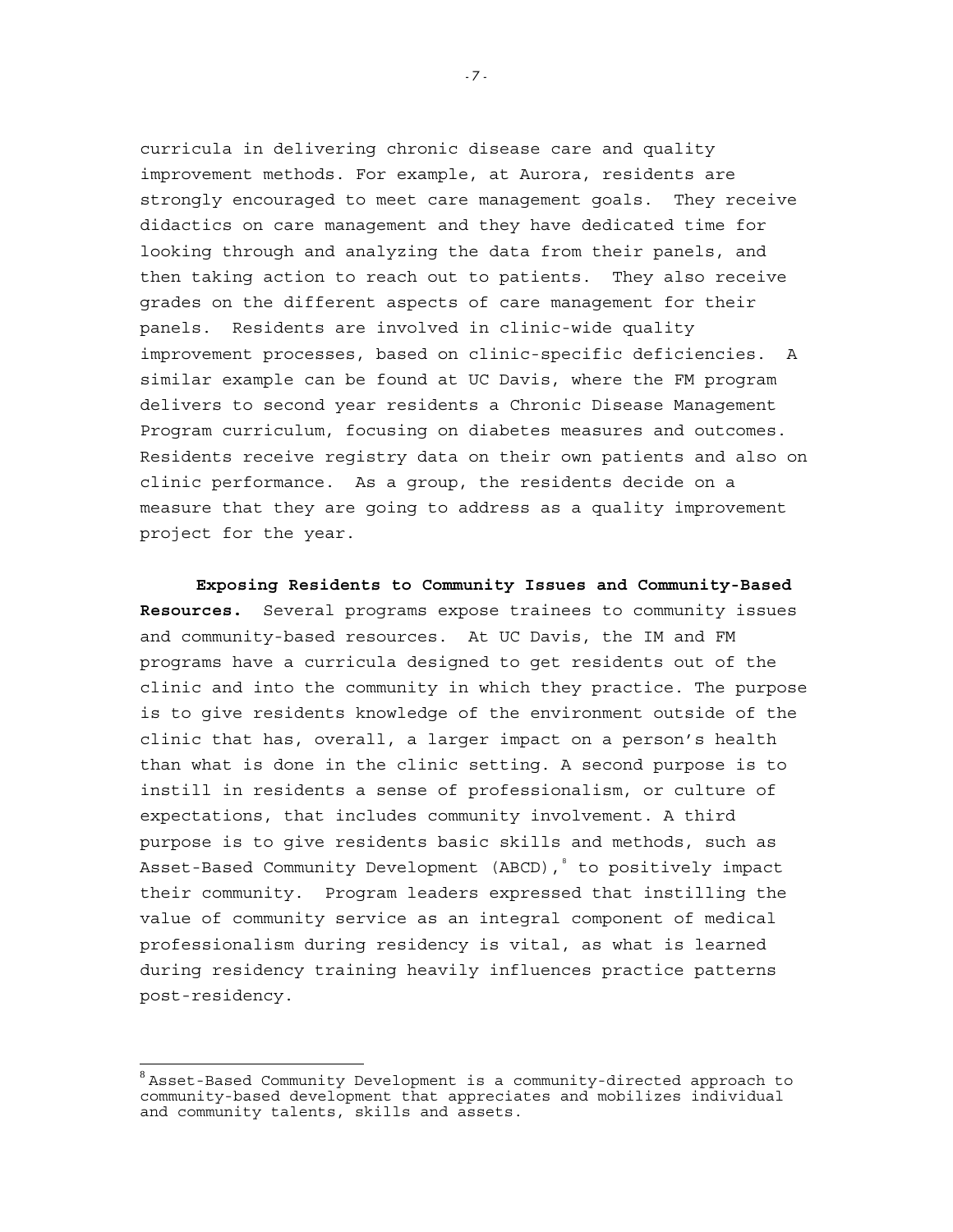Similar to this experience, the OU School of Community Medicine sponsors a summer institute each year for incoming students of medicine, pharmacy, nursing, social work and, physician assistants, to introduce the community to the students. Although there are plans to expand this to residents, funding has been a limiting factor.

 In contrast to these formal curricula, the Aurora FM program's approach to exposing residents to community resources is to provide modalities for them to interact with these resources through their continuity clinic. So, instead of spending time in a rotation with a community resource, they interact with them in the course of providing clinical care to their patients, both through resources in their continuity clinics and through a two-week apprenticeship with the inpatient social work service.

**Working In Systems Encouraging High-Performance and Efficiency.** Working in health systems that encourage high performance and efficiency was also a theme. Principles of LEAN and The Toyota Production System<sup>[9](#page-11-0)</sup> are being used to improve performance and efficiency. Aurora Healthcare System is undergoing a process of transformation that emphasizes becoming a top performer in clinical quality while achieving growth and financial stability. A key lever that Aurora is using to achieve their quality and efficiency goals is performance measurement; care management, patient satisfaction, financial, and educational metrics are being used. Faculty and health system staff are monetarily rewarded for high performance on these metrics.

**Redesigning Inpatient Teaching Units.** Although the focus of our visit was ambulatory education, we also observed innovations in inpatient care. One innovation was redesigning

<span id="page-11-0"></span>9 The Toyota Production System, and its associated LEAN principles, are management strategies and systematic approaches to improving quality while reducing costs. For examples on their use in health care see: **Nelson-Peterson DL and Leppa CJ**. Creating an Environment for Caring Using Lean Principles of the Virginia Mason Production System. Journal of Nursing Administration, 37 (6):287-294 **Jimmerson C, Weber D, Sobek DK**. Reducing Waste and Errors: Piloting Lean Principles at Intermountain Healthcare. Joint Commission Journal on

Quality and Patient Safety, 2005; 31(5): 249-257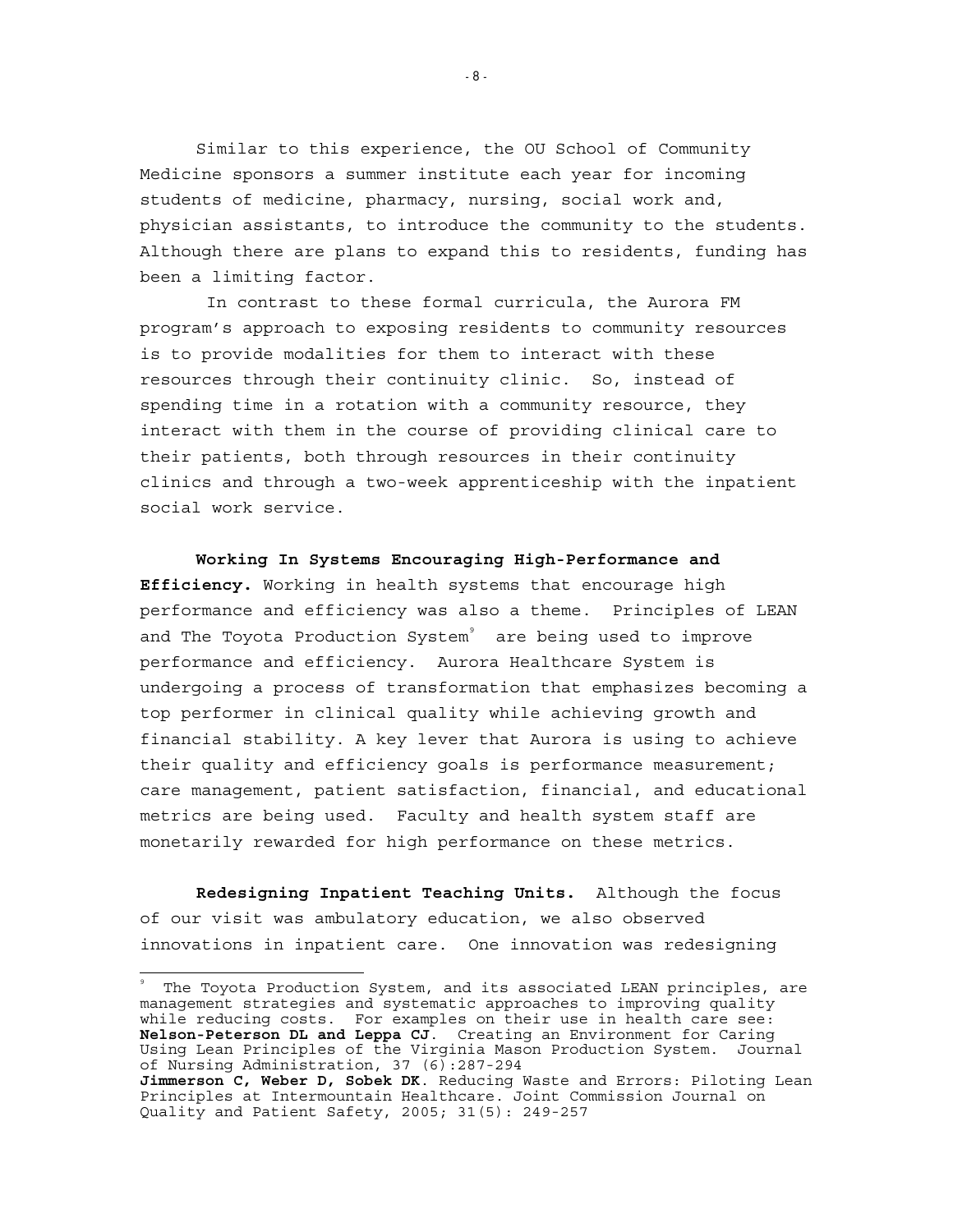inpatient teaching units. At LVHN, one of their inpatient teaching units is designed so that the multidisciplinary team, including nursing, case management, and social work, rounds with the medical team each day. The purpose of this team is to both coordinate the care of the patients, including the transition of patients from inpatient to outpatient care, as well as to educate the residents on these issues. At UC Davis, the TEACH program has its own inpatient unit for its continuity clinic patients. Since these patients are uninsured and otherwise socially vulnerable, they benefit from the targeted multidisciplinary services on this unit, as well as the continuity between the TEACH inpatient unit and outpatient clinic.

#### **4. Discussion Themes**

 In addition to details of innovations, several themes arose from discussions with institutional leaders, program directors and faculty, and residents.

#### **Leadership and Funding**

**Institutional Leadership Support For High-Quality Ambulatory Training Is Critical.** Having institutional leaders "buy-into" the importance of high-quality ambulatory education appears critical. Leaders in all of these programs emphasized that intensive support from institutional leaders for education in ambulatory care settings was a pivotal factor in their ability to provide high-quality, innovative training in this area. These leaders, while balancing the multiple priorities of their institutions and/or departments, have created financing mechanisms that provide the support needed for ambulatory training, even when these mechanisms are not popular with their faculty in more revenue-generating specialties. The importance of this leadership support suggests that policies and funding structures incentivizing institutional leaders to prioritize high-quality ambulatory training may be especially effective.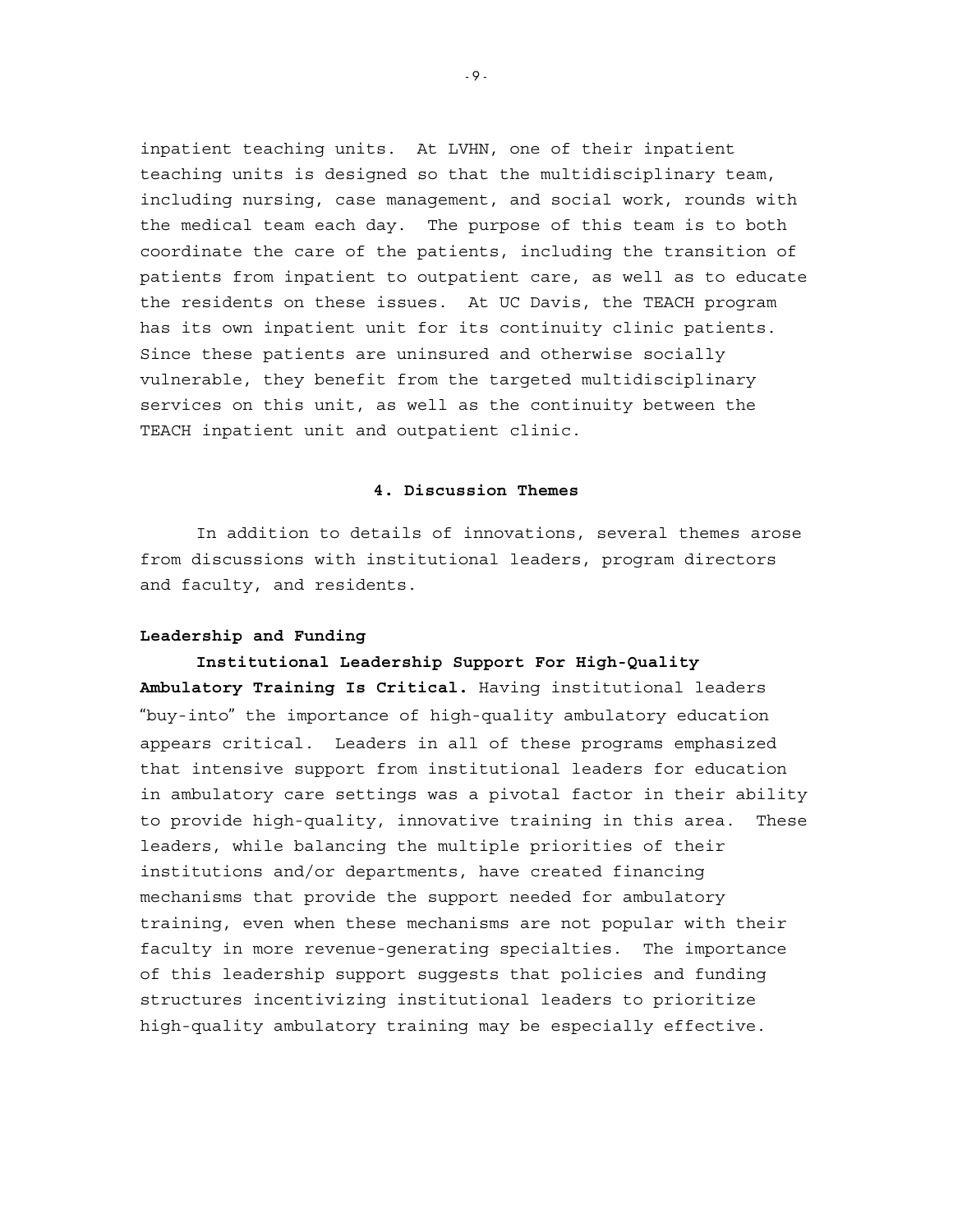**Supplemental Funding May Be a Critical Enabler of Programs' Ambulatory Training Transformations.** Three of the four institutions pointed to supplemental funding as a critical enabler of their innovations. In the case of UC Davis, all three programs (FM and two IM primary care programs) have received multiple grants from the Health Resources and Services Administration (HRSA). The program directors reported that without HRSA funding the two IM primary care programs could not exist, and the FM curricula would be scaled back considerably. The LVHN FM program was established with funds from the Poole Trust and is currently receiving \$2.5 million over five years to establish community-based continuity experiences. The IM program at LVHN is not currently receiving Poole Trust money but has in the recent past. OU-Tulsa has received grant funding from The George Kaiser Family Foundation and was recently awarded a Beacon Grant that will fund Information Technology (IT) innovations. OU-Tulsa's ambulatory care center was funded by state bonds. Foundation and state funding have also been crucial to the development and maintenance of the OU-Tulsa rural health track. Only at Aurora Healthcare does the funding come solely from patient care revenues (including Medicare GME funds). However, Aurora Healthcare has a significantly more favorable payor mix than the other three institutions, with a much larger proportion of commercially-insured patients.

**Transforming Resident Continuity Clinics into Patient-Centered Medical Homes (PCMHs) May Require Substantial Up-Front Financial Investment.** In addition to the investment of faculty and staff time, our site visits revealed that significant financial investment may be needed in order to transform clinics into PCMHs. For example, clinics may need to undergo significant remodeling in order to accommodate team workspace. Computer systems that facilitate team messaging, such as instant messaging, and population management, such as disease registries, may need to be acquired or built. Further, faculty may need training, which may need to come from outside the institution through consultants, to develop the requisite skills. For

- 10 -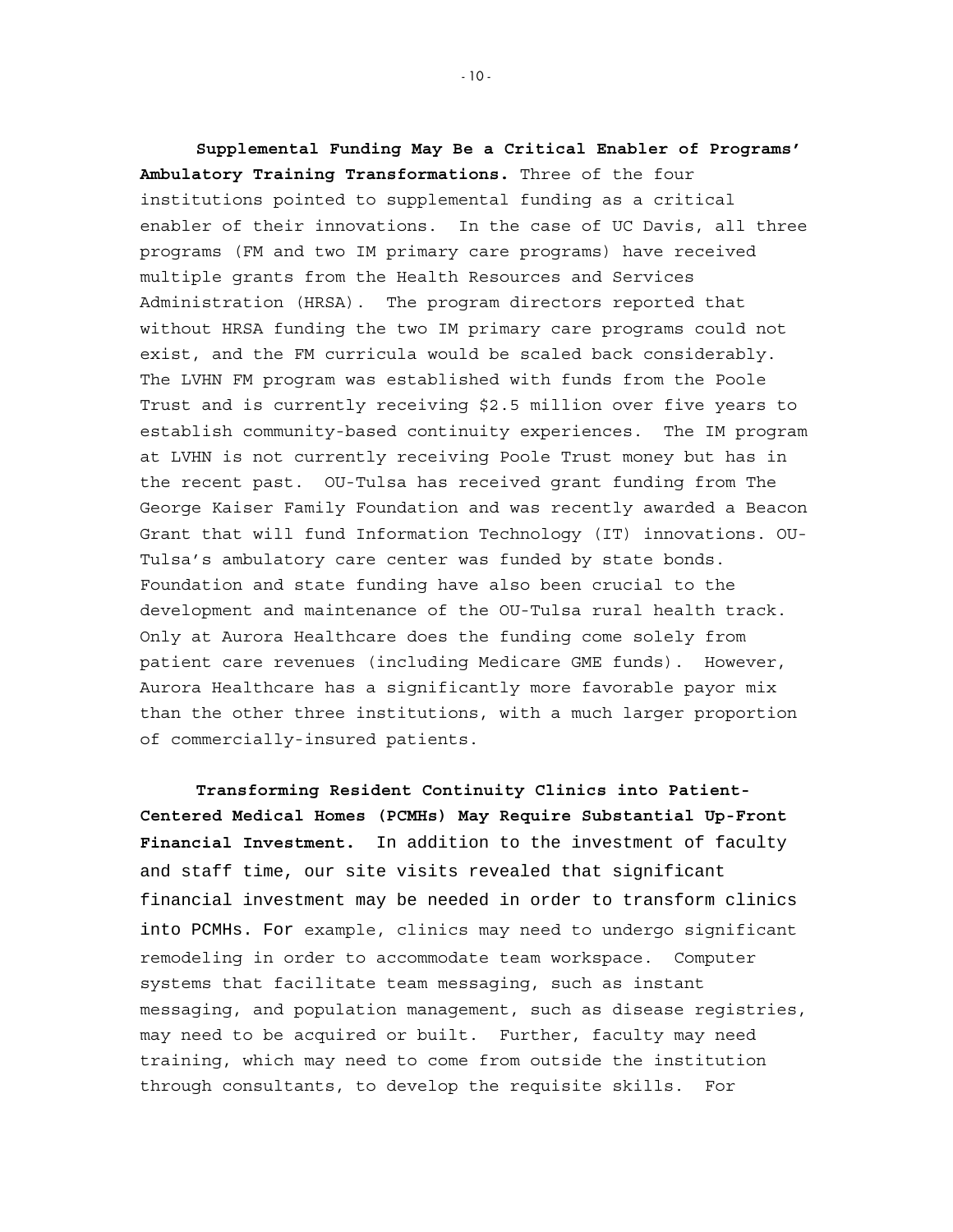example, OU-Tulsa faculty have received LEAN training and LVHN faculty use the Toyota Production Model. In the sites we visited, supplemental funding was a key enabler to receiving this training and transforming their clinics.

**Learning About Community Issues and Resources During Residency Training May Be Particularly Valuable, But Is Also Costly.** "Community/Social" learning experiences, in which there is a formal curriculum and program for residents to learn about and interact with non-clinical community resources and activities, were highly-valued by several programs; however, the costs of providing these experiences was also emphasized.

The cost of implementing such a curriculum is a barrier that a program must overcome. For the time spent in the nonclinical settings, the hospital loses the patient care services that would otherwise be provided by the resident. There is also the cost to the community organization and leaders, time which is currently being volunteered to UC Davis. There is also the cost of sacrificing Medicare funding for these non-clinical activities; however, this was not a factor for those institutions that exceed their resident caps. At UC Davis, the main cost of this program is the faculty time for developing and implementing this curriculum. This time is substantial – with care being taken to develop exercises that facilitate the resident actively engaging as a partner with the community, rather than acting in the less-educational passive observer role. (Program leaders agreed that passive observation of community resources would not be an effective modality for resident learning.) The Aurora IM program has discussed developing and implementing a similar curriculum, but has not yet done so because of the cost. At OU-Tulsa, they are able to provide such an experience in the form of a "summer institute" for medical students and other health professional trainees, but they are not doing so for the residents because they have not been able to secure funding for this.

- 11 -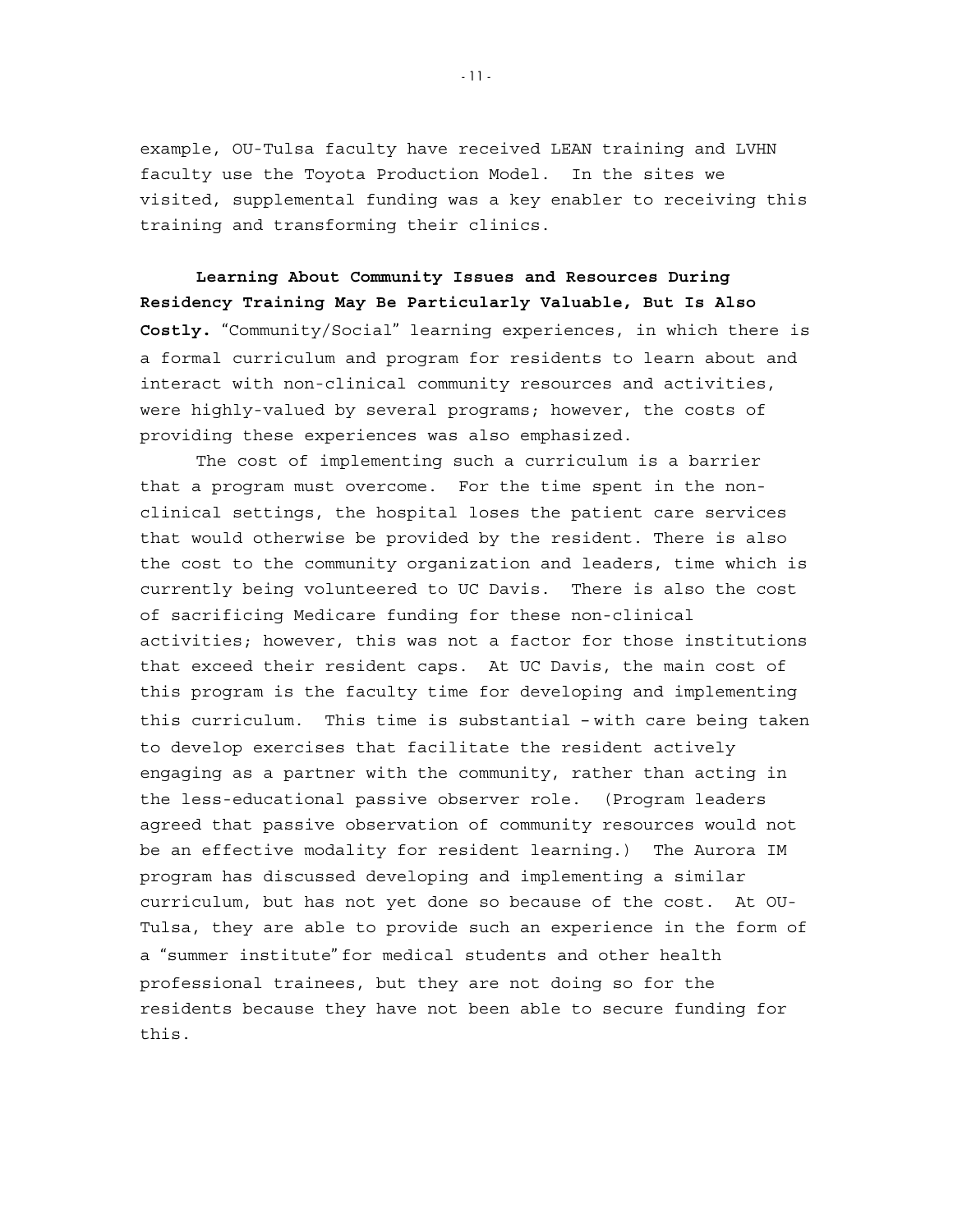**Institutional Needs and Structure** 

**Health System Efficiency, Quality, and Cultural Factors May Have Important Impacts on Education.** Institutional leaders and educators emphasized the educational importance of health system environmental factors. LVHN, Aurora, and OU-Tulsa leaders reported that system efficiency is being improved by using the LEAN and the Toyota Production models. Educators believe that there is a connection between the quality of the healthcare system and the quality of the education that is delivered. Further, they believe that residents will learn a great deal just by being trained in a high-quality, efficient health care system.

 Another example of a system characteristic influencing education is the development of a multidisciplinary team culture. At Aurora, where reorganization as well as performance measures have been used to foster multidisciplinary care, educators discussed how such an environment contributes to high-quality education. Residents learn from faculty role-models how to work effectively in multidisciplinary teams. Similarly, LVHN has been named by Fortune Magazine as one of America's best places to work. Educators point to such an organizational culture as being not only key in fostering innovation but also for creating an optimal learning environment for trainees. Finally, several educators discussed how working in an efficient, high-quality primary care clinic demonstrates to residents the sustainable delivery of primary care. This demonstration, they believe, makes residents more likely to choose primary care careers.

**There Are Tensions Between Institutional Staffing and Community Needs and Resident Educational Needs.** Institutional leaders described how patient care was the necessary driver of institutional priorities; they felt that the institution was morally obligated to prioritize what is needed to serve their patients and communities over academic priorities. Program leaders and residents described how sometimes these staffing needs conflict with educational needs and priorities.

One example of patient and community needs displacing educational needs is when the demand for outpatient services overwhelms what is an educationally optimal patient load for

- 12 -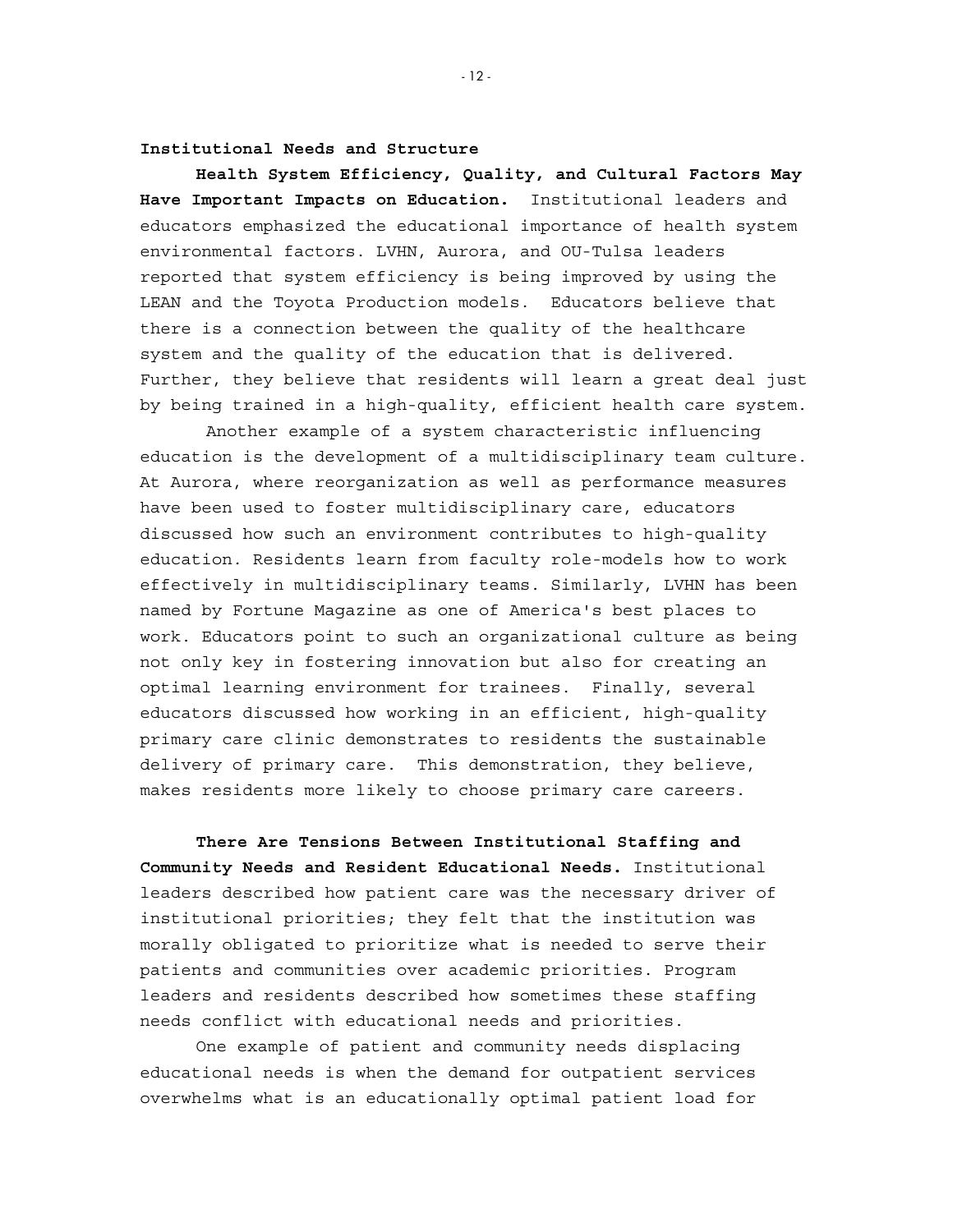trainees. Given that many resident clinics are their community's safety net providers, this tension has become more pronounced with the economic recession, particularly with respect to clinics that care for uninsured patients. Some clinic directors reported not implementing educational activities that would take residents out of their clinic in order to meet this community need. Some residents reported needing to "double-book" appointments in order to try and accommodate this demand. With "double-booking" there is less time for residents to discuss their patients with faculty, and thereby receive real-time education and feedback.

Another area in which there is tension between institutional and educational needs is with inpatient services. Leaders in several of the programs spoke to how some inpatient service rotations, particularly those that were sub-specialty, were of relatively low educational value but were maintained because of the institution's need for resident labor on these rotations. The need to maintain this service to the hospitals limits programs' abilities to expand ambulatory rotations and non-clinical learning experiences.

**Use of Information Technology (IT) is a Key Factor in Improving Trainees' Education.** Overcoming IT barriers has been a major challenge for the programs we visited. At programs where residents rotate through multiple sites, much time is spent during orientation introducing them to the different electronic medical record (EMR) systems they will be using. This time competes with other potential orientation activities, such as introducing them to the surrounding community. In such programs it is also difficult to use the computer to track trainees' exposure to different types of illness or give them feedback on documentation and systems-based care issues, given that multiple systems would need to be accessed to get comprehensive information.

Discussions revealed that clinics with resident providers have additional information technology support needs in comparison to clinics without residents. One such need is the ability for supervising physicians to co-sign notes. Another, more challenging support is for messages (both from patients and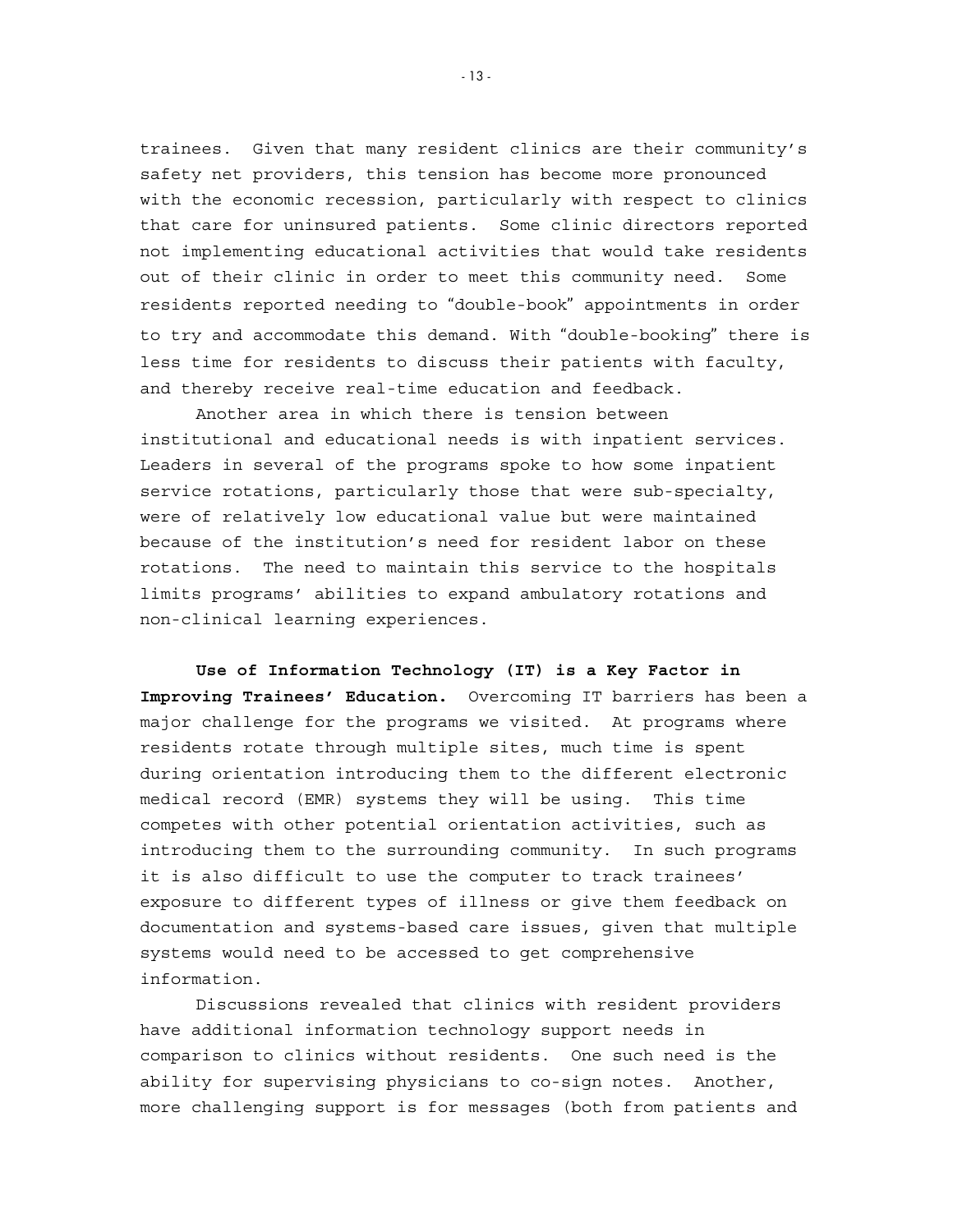other providers) to be sent directly to the resident in order for the resident to be the primary provider, yet allow the attending physician to supervise and intervene in the response to these messages when necessary. A third aspect is giving residents access to the medical record system from the multiple sites in which they practice so that they can, for example, check on examination results or respond to messages from their continuity patients even when they are at an off-site inpatient rotation. Finally, interns come into the program with various backgrounds in using Health Information Technology and thus some may need more extensive training in using it.

**Multidisciplinary Teamwork is Potentially Hampered by Separate Lines of Supervision.** There were efforts at all institutions to foster teamwork between their residents and support staff (e.g., medical assistants, clerical staff). However, program leaders reported separate lines of supervision can create a barrier to this process. In some academic hospitals, the clinic support staff members are employees of the hospital, while the faculty have university employment. Thus, there is no formal mechanism through which the faculty can evaluate the performance of the support staff, and vice-versa, nor are they part of the hiring process for these personnel. One site explained that they had a similar situation until a few years ago but then transitioned from having their physicians contracted through the university to being direct employees of the health system. They believe that bringing all their staff, including physicians, mid-level providers, and support staff, under the "umbrella" of one organization has been a key facilitator in fostering teamwork.

#### **Accreditation Factors**

**Collaboration and Resource Sharing Between and Within Institutions Is Beneficial, But Is Complicated by Logistics and Various Certification and Accreditation Rules.** Programs at all three institutions spoke about collaboration and sharing of resources between residency programs as a key facilitator in enabling innovative educational experiences, both for inpatient

 $-14-$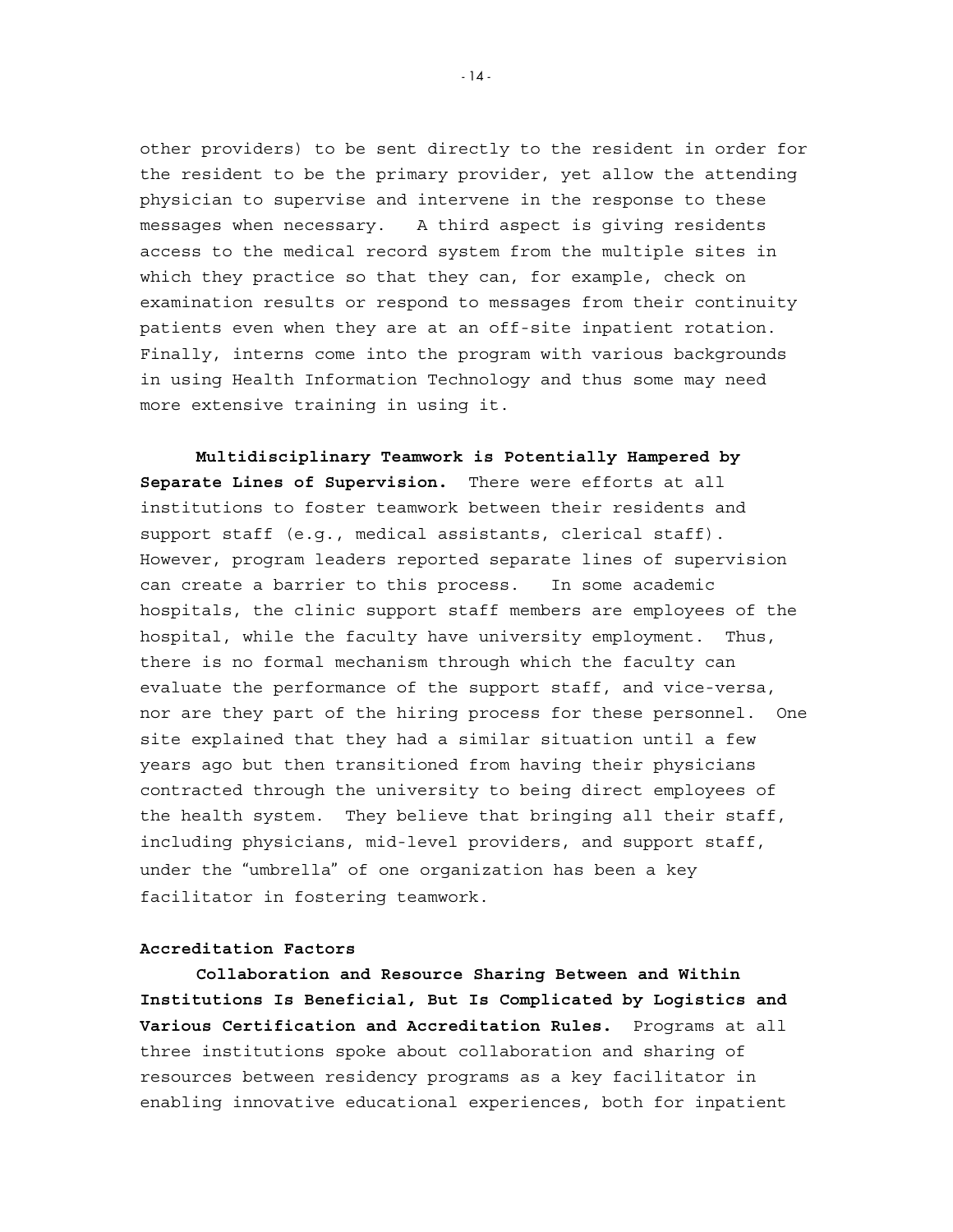and outpatient learning experiences. At UC Davis, the IM and FM programs share resources for their Community Curriculum. Both LVHN and Aurora collaborate across programs for didactic experiences, especially in competencies that cross specialties, such as communication, systems-based care, practice-based learning and improvement, and professionalism.

 Logistic barriers must be overcome in order to share resources. Programs with residents at different sites must either build in travel time for their residents to bring them to a common location or use technology such as video-conferencing. Further, different specialties commonly hold their didactic experiences at different times in the day; for internal medicine and family medicine, for example, the noon hour is a good time for didactics, while the surgical specialties are commonly unable to break from the operating room in the middle of the day so early-morning or late afternoon/evening is a better time.

 Some ACGME rules also potentially inhibit the sharing of resources for clinic-based teaching across family medicine and internal medicine residents. For example, each program (IM and FM) has to have its own equipment (e.g., microscopes) even when the clinics are co-located. Several IM program also noted that the RRC for IM's program requirements are such that only boardcertified internists can supervise IM residents. This is their interpretation of the program requirement that "the physician faculty must have current certification in the specialty by the American Board of Internal Medicine, or possess qualifications judged acceptable to the Review Committee." Although one IM program has interpreted this statement to mean that FM physicians can supervise IM residents in the outpatient settings, clarifying the ambiguity of this statement and others about physician supervision may facilitate collaboration and more optimal use of resources when setting-up community-based training.

**Residents and Faculty Highly Value "Protected Time" for Continuity Clinic and Other Ambulatory Training.** The IM RRC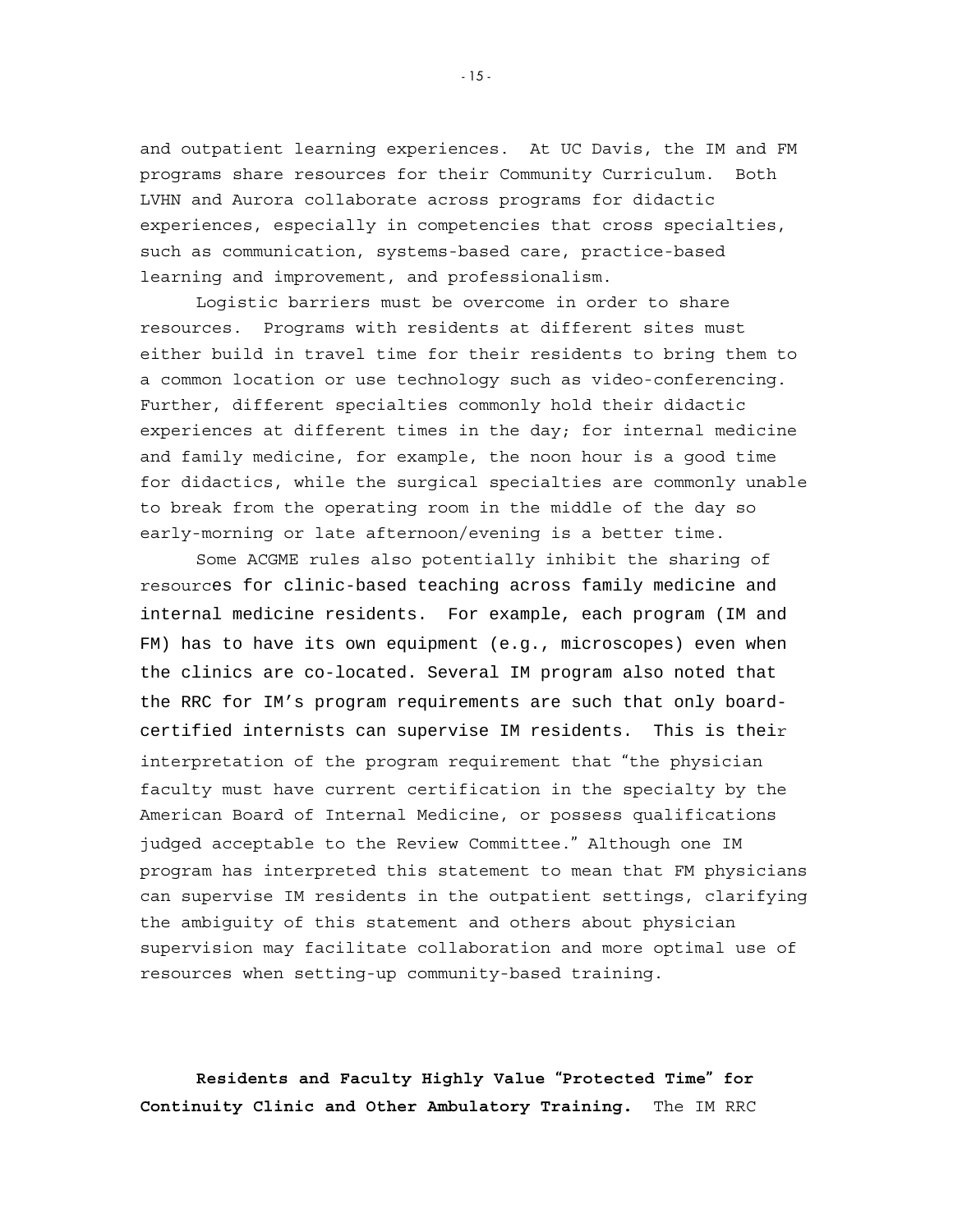traditional mandate is that resident continuity clinic is scheduled once per week throughout the three years, irrespective of the nature of the rotation the trainee is completing. Trainees on inpatient services leave for a half-day to go to their continuity clinic session. While in clinic, they may be paged about the care of their inpatients and may feel pressured to return to the hospital after their clinic session to complete work on their hospitalized patients. As mentioned in the innovation section, several of the programs we visited, having received waivers from this RRC mandate, had recently converted to a schedule in which the continuity clinics are scheduled as part of "protected" ambulatory time; during their ambulatory training rotations residents are not distracted with inpatient responsibilities or learning needs and during their inpatient training rotations they were not distracted by outpatient responsibilities.

Program leaders and residents alike emphasized the learning value of this separation of activities. Program directors report that there is less competition for the residents' attention between inpatient and outpatient priorities. Continuity clinic and ambulatory learning, instead of "added chores" on top of their already-demanding inpatient responsibilities, are valued parts of the curricula. Residents who had been exposed to both types of scheduling schemes emphasized that with protected ambulatory learning time they found their ambulatory experiences to be more enjoyable and productive.

#### **Challenges Related to Providing Experiences in Diverse Settings Community-Based Continuity Clinic Experiences Can Be**

**Valuable, But Have Opportunity and Financial Costs.**Discussions revealed opportunity and financial costs to providing communitybased continuity clinic experiences (i.e., continuity clinic not physically located on hospital or medical center property). Program leaders differed in their assessments of the value relative to the costs of providing these experiences and in their program's ability to absorb the associated financial costs.

Both the UC Davis FM and IM Primary Care programs and the LVHN IM program have explicitly chosen to limit community-based

- 16 -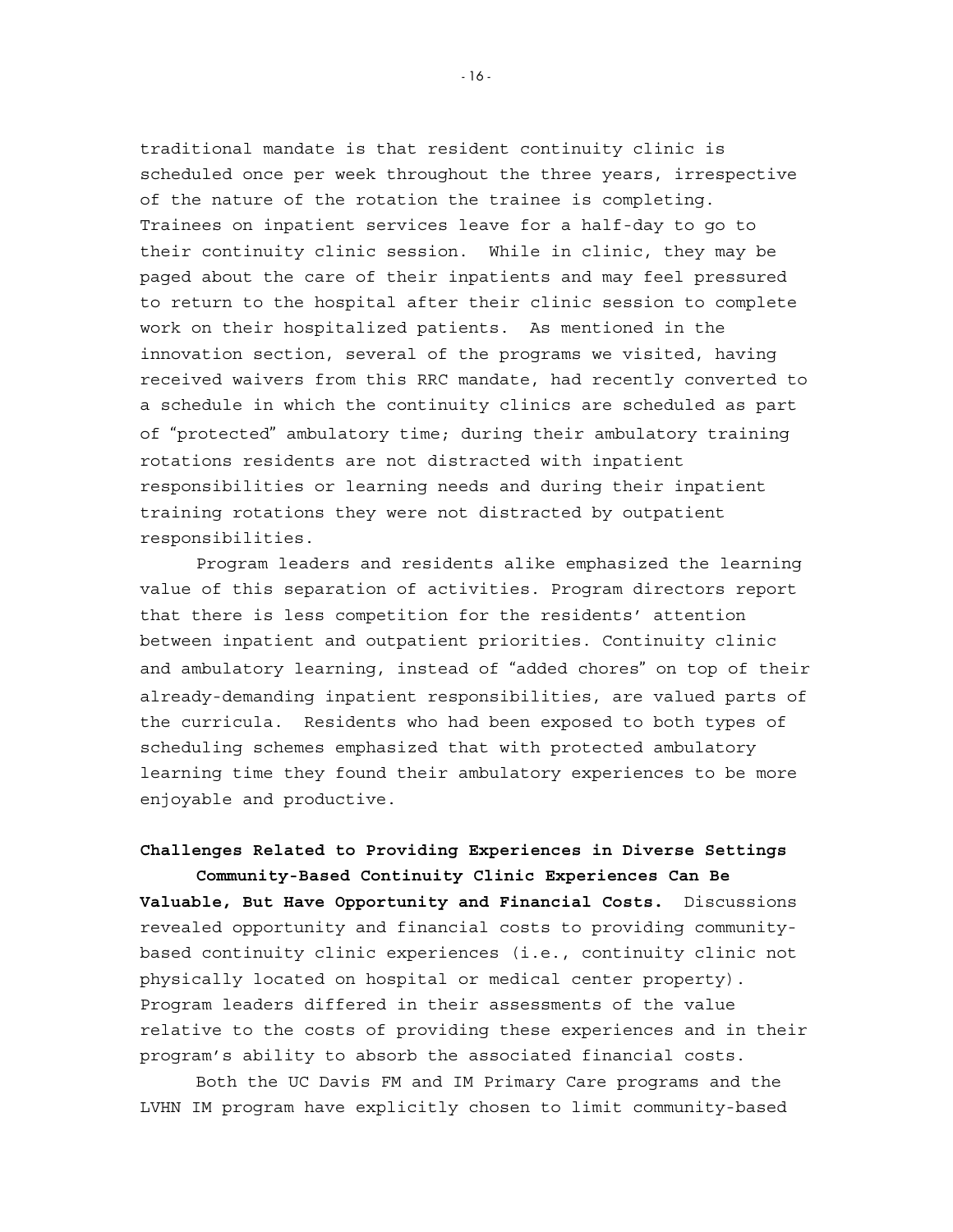continuity experiences. Instead, they have concentrated their resources on creating high-quality continuity clinics and learning experiences at the medical center. They believe that having a high-quality experience with primary care in a highquality clinic is more important than exposing the residents to community-based settings. Further, they believe that exposing residents to alternative settings that may deliver lower-quality care or provide a poor learning experience may be detrimental to the effort of recruiting residents into primary care and/or into their choosing underserved areas to practice after residency. Finally, they point to the time investment the program needs to make in order to set up a community continuity experience, and believe that their limited time is best used to develop their curricula in other ways (e.g., curricula in quality improvement methods).

The approach and philosophy of the LVHN FM and Aurora IM programs is strikingly different. As discussed above, the LVHN FM program is placing a significant investment into creating four different settings for continuity clinics, three of which are community-based: a free clinic; a private practice; and to be implemented next year, a rural practice. Of note, a significant subsidy from a private foundation has enabled this investment. The Aurora IM program has one community-based site, which is a free clinic, in which a subset of residents have continuity clinic. At OU-Tulsa, all residents have continuity clinics that are separate from the hospitals and run by the OU-Tulsa School of Community Medicine.

The financial barriers to setting up continuity experiences in community clinics are multiple. Residency accreditation rules require the residents to have space dedicated to them for both clinical and educational activities. In FM, this includes a requirement that each resident has two examination rooms dedicated for their use during their clinical time; for IM this is one room. In setting up the continuity clinic in a private practice, LVHN had to build an expansion to their office to accommodate these needs. LVHN leases this space back from the practice so they will recoup their costs over time, but the practice needed the ability to finance this construction. This

- 17 -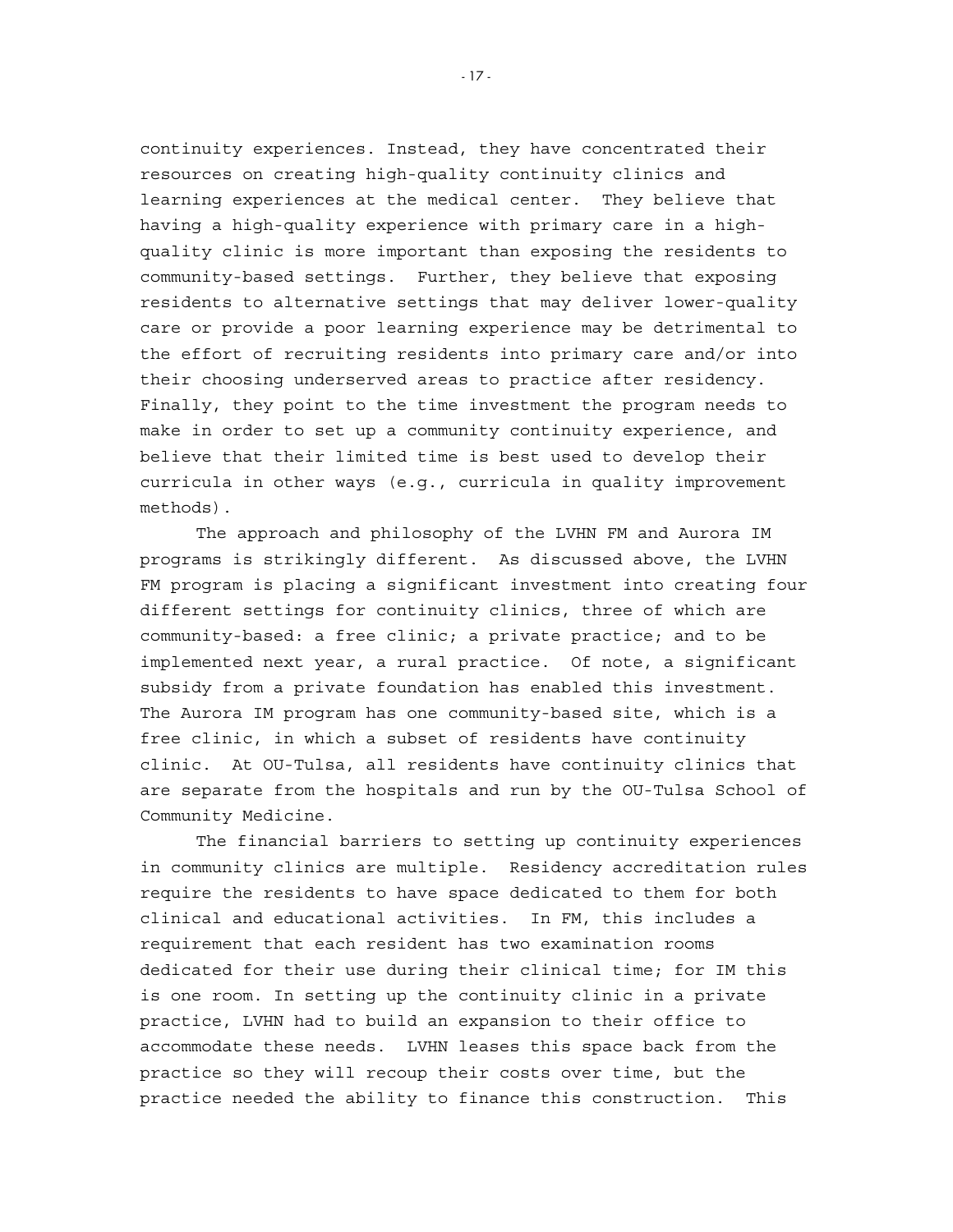set-up contrasts to the LVHN FM continuity clinic at the free clinic, which is unable to finance such a project. Because they only have two exam rooms, only one resident at a time can have continuity clinic. Another potential financial barrier is lack of clarity around the acceptability of using the primary care exception for billing;<sup>[10](#page-21-0)</sup> for example, the legal advisor for one program has concluded that the Medicare primary care exception for teaching physician billing does not apply in the private practice setting even though it is serving as a continuity clinic. Thus, the precepting physician needs to see each patient, which has financial ramifications secondary to loss in productivity.

Continuity clinics in a resource-poor community clinics also result in educational trade-offs. Faculty and residents spoke eloquently and passionately about how residents with continuity clinics in these settings found their experiences to be personally and professionally fulfilling, interacting with patients who were grateful for the care and, despite social difficulties, more likely to show up for follow-up visits. Faculty pointed to examples of graduates who, having had such continuity experiences, although going on to sub-specialty training, were now returning to the clinic to volunteer time and therefore expanding the clinic's services. Faculty asserted that having a continuity experience in resource-poor clinics during residency training was potentially pivotal in instilling a lifelong commitment to volunteering time to such clinics. However, residents with continuity experiences in such settings have different practice patterns than they would in other settings as they have limited access to diagnostic and therapeutic resources. At one clinic, for example, there is no access to colonoscopies, even if a patient presents with blood in his stool. Residents and faculty spoke to how having continuity clinic in such settings facilitates learning the unique clinical skills needed in these settings, but there was some discussion about the

- 18 -

<span id="page-21-0"></span> $\frac{10}{10}$ Under the primary care exception, Medicare will pay a teaching physician for low-mid level evaluation and management services provided a resident without requiring that the physician be physically present if certain conditions are met.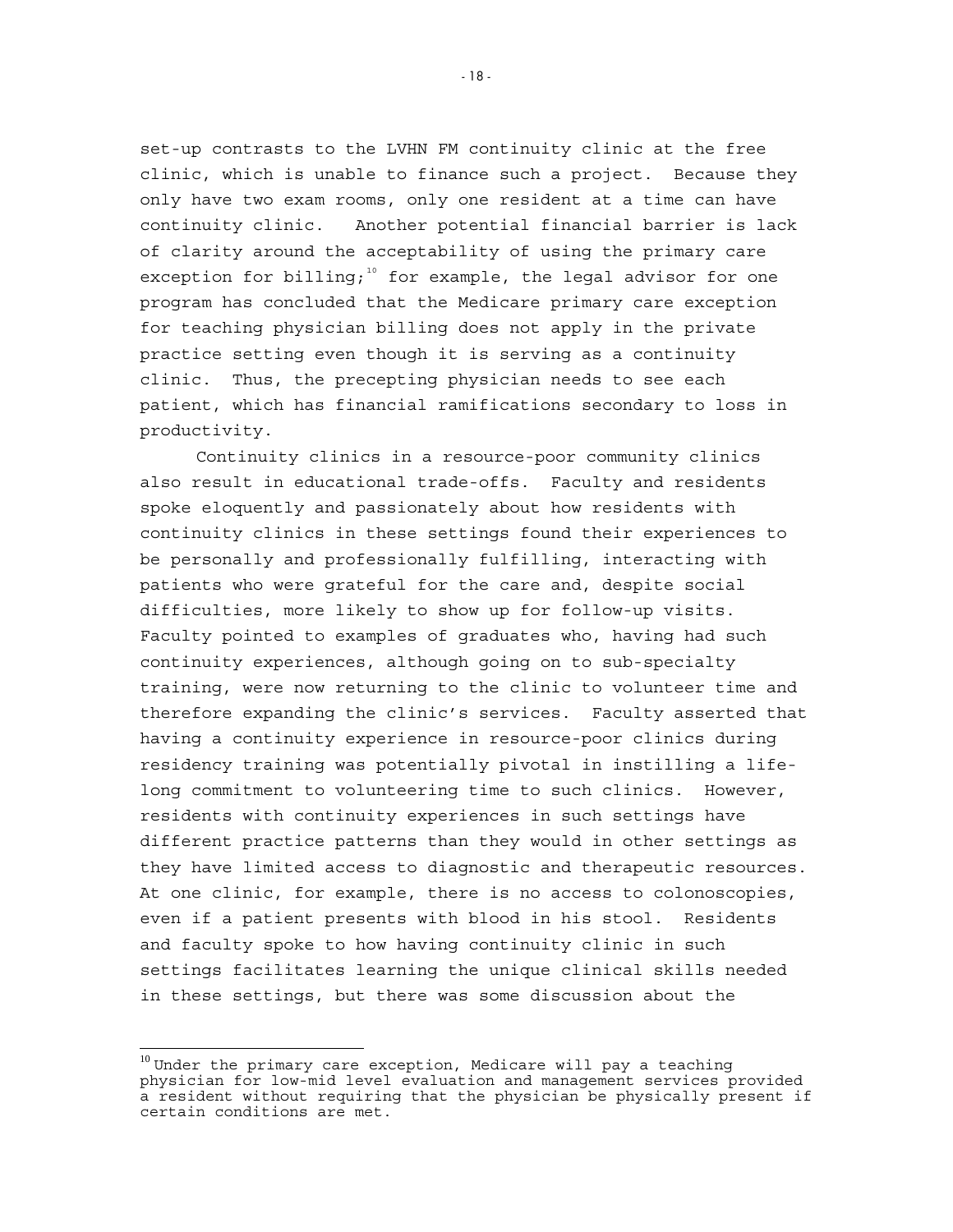potential educational loss by not having these resources available in the continuity clinic.

Systematic analyses of the benefits of community continuity experiences (both under-resourced community clinics and wellresourced private practices) in increasing resident competency in relevant topics, and influencing post-residency practice choices, relative to the cost of the experiences (both financial and the opportunity cost) would be valuable.

 **There Is a Trade-off between Having a True Continuity Practice and Having Exposure To A Diversity of Settings During Residency Training.** Faculty differed in their thoughts on the value of having experience in community-based ambulatory settings outside of continuity clinics. Some faculty, again, stressed that this exposure needs to be a high-quality experience so as to not "turn-off" the trainee to practicing in this setting. In addition to the investment of faculty time and resources needed to set-up and monitor these experiences, some faculty pointed out that a barrier to such experiences is that they may take the resident out of their continuity clinic. Seeing continuity clinic patients is highly-valued in the primary care (both IM and FM) residencies because (a) continuity with patients is required for learning high-quality chronic disease management and (b) continuity cultivates the patient-physician relationship that is one of the draws to primary care. Although potentially providing a diverse experience for the trainee, time in other clinical settings may reduce time available for the continuity clinic experiences. This competition of time, or opportunity cost, is increased if the alternative site is geographically distant from the continuity clinic (e.g., a rotation in a rural setting away from the medical center) so that residents are unavailable to their continuity clinic for a period of weeks.

The RRC for FM's requirement that residents have 1650 visits with continuity patients limits FM programs' flexibility to rotate residents into alternate practice settings, according to some directors. Others suggested that this requirement can still be met with alternate practice settings by the resident having more than one continuity clinic. However, this approach

- 19 -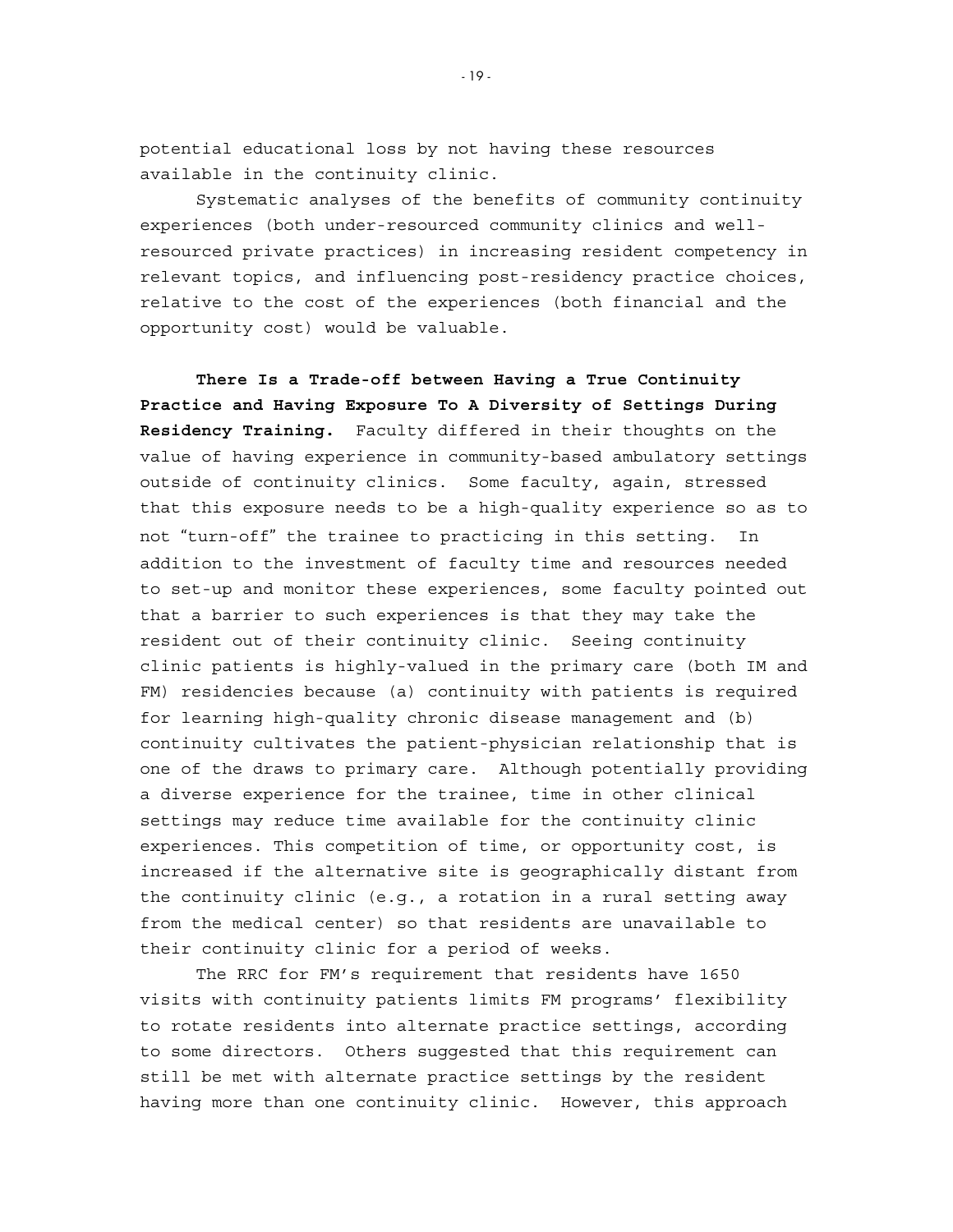would mean that the resident has only half the time, and therefore less continuity, for patients in each setting. The optimal balance of time in continuity practice versus exposure to alternative settings needs further study.

**Delivering Resident Training in Rural Settings May Have Distinct Challenges.** Although these site visits were not designed to specifically assess the facilitators and barriers of training residents in rural sites, and three of the four sites visited had urban programs only, program leaders and residents alluded to challenges of exposing residents to rural settings.

The first barrier urban programs face in setting up rural tracks is quality assurance, monitoring and troubleshooting. The UC Davis FM program in the recent past had a rural track, but closed it because of problems delivering a high-quality educational experience. They found that the rural faculty providers had limited infrastructure (e.g., information technology, educational space) available to them and lacked the experience needed to effectively teach, rather than just supervise, trainees. Given the long distance from the institution, the program director was limited in his ability to monitor and troubleshoot problems that arose. UC Davis FM program does, however, continue to provide opportunities for residents to do rural elective rotations. By using the same clinical sites used for student clerkship rotations in the medical school, which has a special grant providing for the setup and monitoring of these sites, the FM program can feel comfortable about the quality of the experience.

A second related barrier to urban programs setting up rural tracks or electives is time and resources. Whenever a new track or elective is established, it is a labor and resource intensive project. With a rural site, the distance that the program director and other faculty and administrators need to travel to make these arrangements, as well as the need to consider additional logistics such as potentially providing trainees with housing during these electives, adds to the time and resource demand. In the UC Davis program, by using the same clinical sites used for student clerkships, they can "piggyback" on the

- 20 -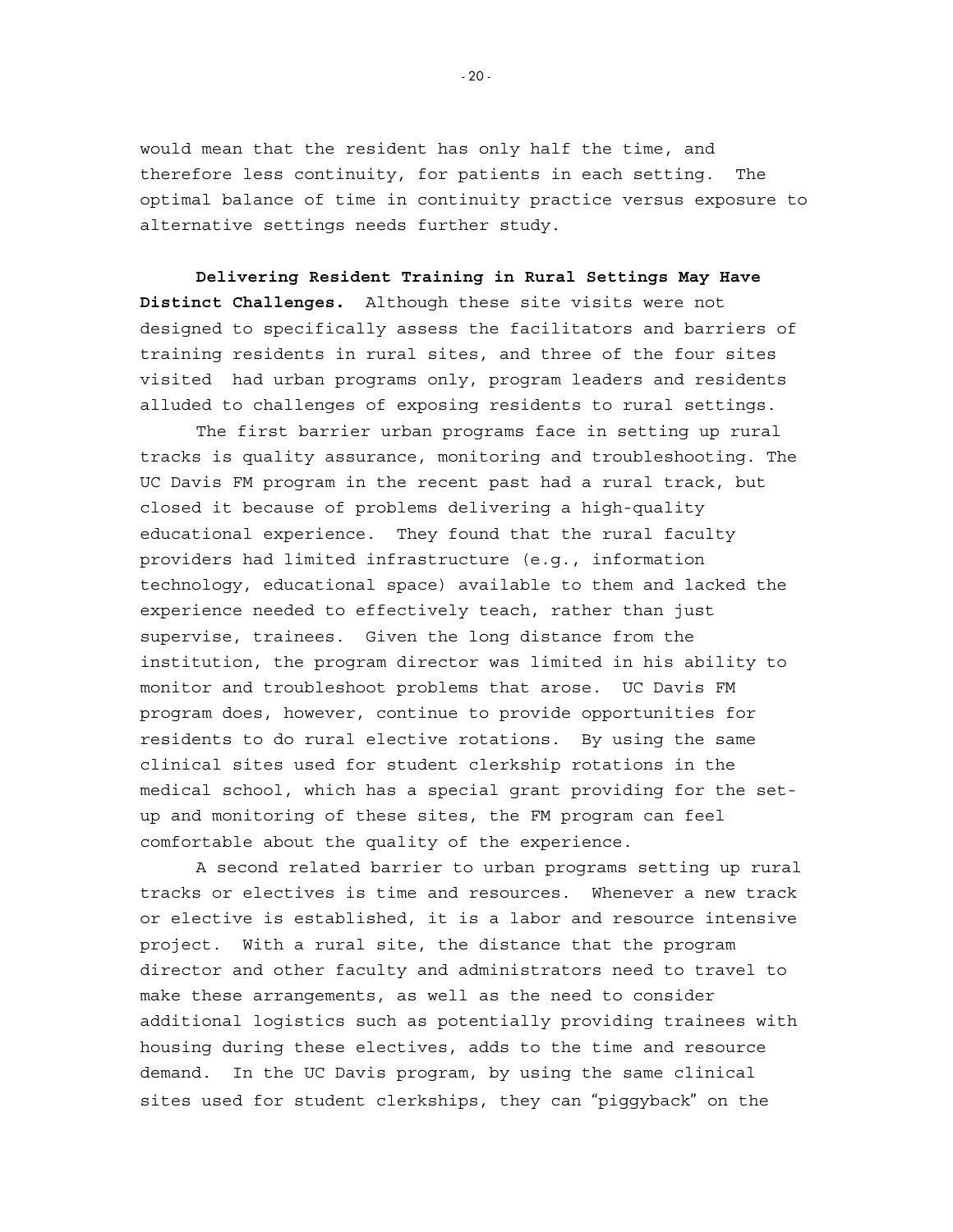work of the medical school program. The LVHN FM program, also in the process of setting up a rural site for a continuity clinic, has obtained resources from the Poole Trust to support the time and resource expenditures.

In contrast to the UC Davis program, where a track or electives needs to be more than 90 minutes away from the urban campus, the OU-Tulsa rural tract has been enabled by geography. OU-Tulsa differs from UC Davis in that the rural site is only about a 30 minute drive from the main campus. This enables the sharing of resources between the urban and rural tracts. For example, rural track residents have their continuity clinic at the rural site even while doing inpatient training in their first year at the urban campus. Institutional oversight of this track is enabled by the relatively close distance.

However, even with its relatively favorable geography, OU-Tulsa demonstrates potential financial and operational challenges of a rural program. Foundation and State grants are essential to the survival of this program and in their ability to attract faculty. A state commission pays for 75% of the residents' salaries and foundations pay the salary of the rural track's program director and loan repayment for the program's other fulltime faculty member.

A third barrier is that, for most locations (OU-Tulsa being an exception), rural electives require the resident to be absent from their continuity clinic. Therefore, the tension between having a continuity experience and having **e**xposure to a diversity of settings, described above, is especially applicable to considering rural electives. Unlike for alternative clinical settings that are located geographically near the home institution, if a resident has a rural rotation, they may be gone from their practice and thus completely unavailable to their continuity patients for a number of weeks.

A fourth potential barrier is providing residents with an adequate exposure to clinical conditions. We spoke with some residents who intend to practice in rural settings after finishing residency, asking why they were training in urban settings. They had the impression that training in rural settings would not have provided them with the same opportunity

- 21 -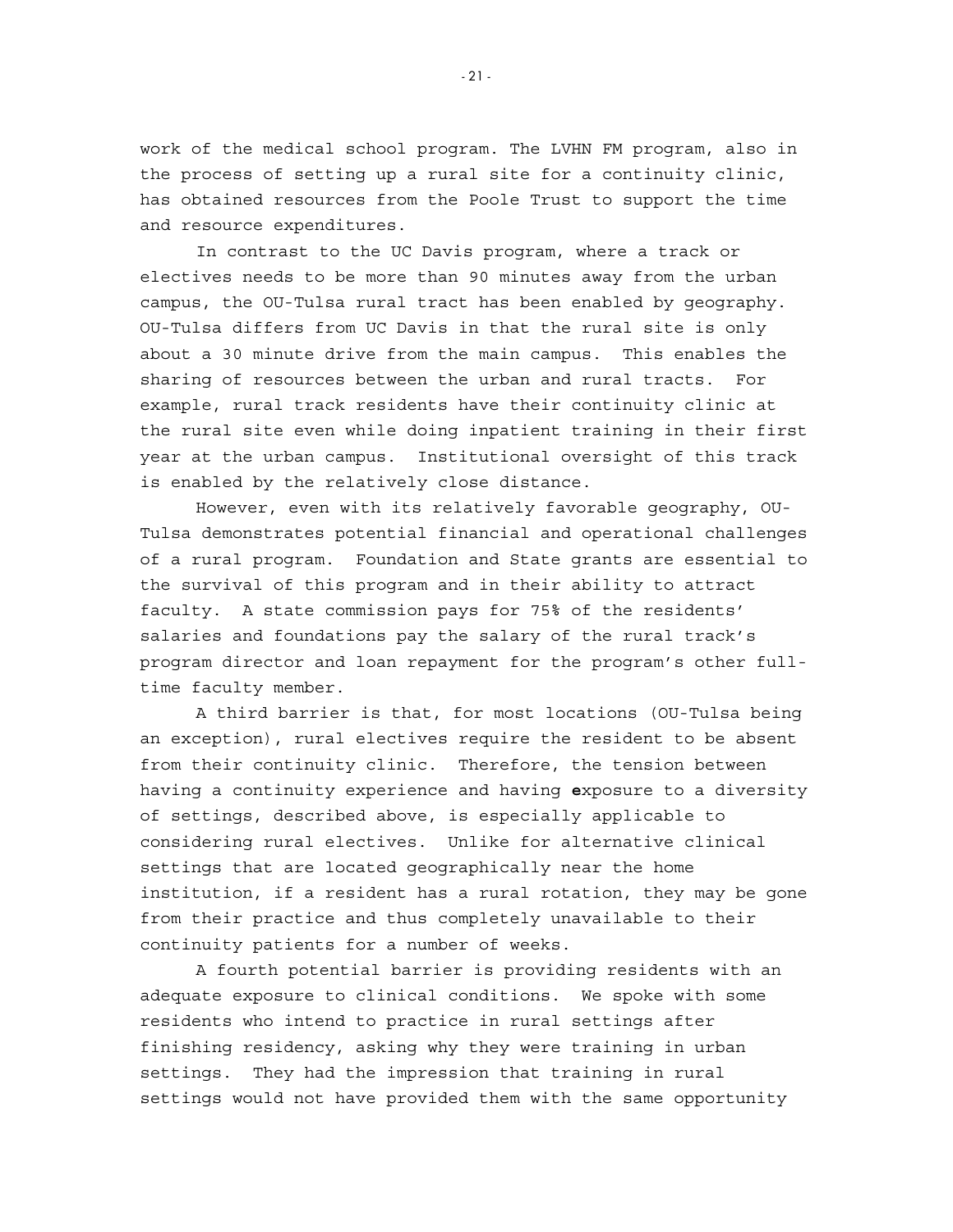to care for the volume and breadth of patient conditions found in urban medical centers. Thus, they believed their preparation for rural practice was better by having trained in an urban area. At OU-Tulsa this issue is addressed by having the rural track residents have all their first year of training, with the exception of their continuity clinic, at the urban campus. Representatives from OU-Tulsa opined that practicing in a rural setting during training is important for physicians who will practice there post-training, as practicing without access to specialists and other urban resources is very different and therefore a skill that should be acquired during residency training.

In summary, because we visited only one rural program, we are limited in our ability to comment on the facilitators and barriers to establish, maintain and attract residents to rural residency programs. However, conversations with leaders at OU-Tulsa, where they have a successful program, and at UC Davis, where they had a program in the past, support some interesting observations. UC Davis leaders reported that major reasons for closing down their rural program and not establishing a new one is that the distance between the program hub and the rural site made it difficult and labor-intensive for the program director to do what was needed to ensure a good educational experience for the rural residents. At OU-Tulsa, however, the rural program is only about a 30 minute drive from the program hub, and one could hypothesize that this difference in geography may be a key  $factor.<sup>11</sup>$  $factor.<sup>11</sup>$  $factor.<sup>11</sup>$  Further investigation would be needed to test this hypothesis. These site visits gave "glimpses" into some of the potential barriers of exposing trainees to rural settings. Rather than providing information that can be reliably interpreted, these glimpses point to a need to examine this topic separately.

 $-22-$ 

<span id="page-25-0"></span> 11 The OU-Tulsa rural program also has an experienced rural medicine educator as program director, which is also likely key factor in its success.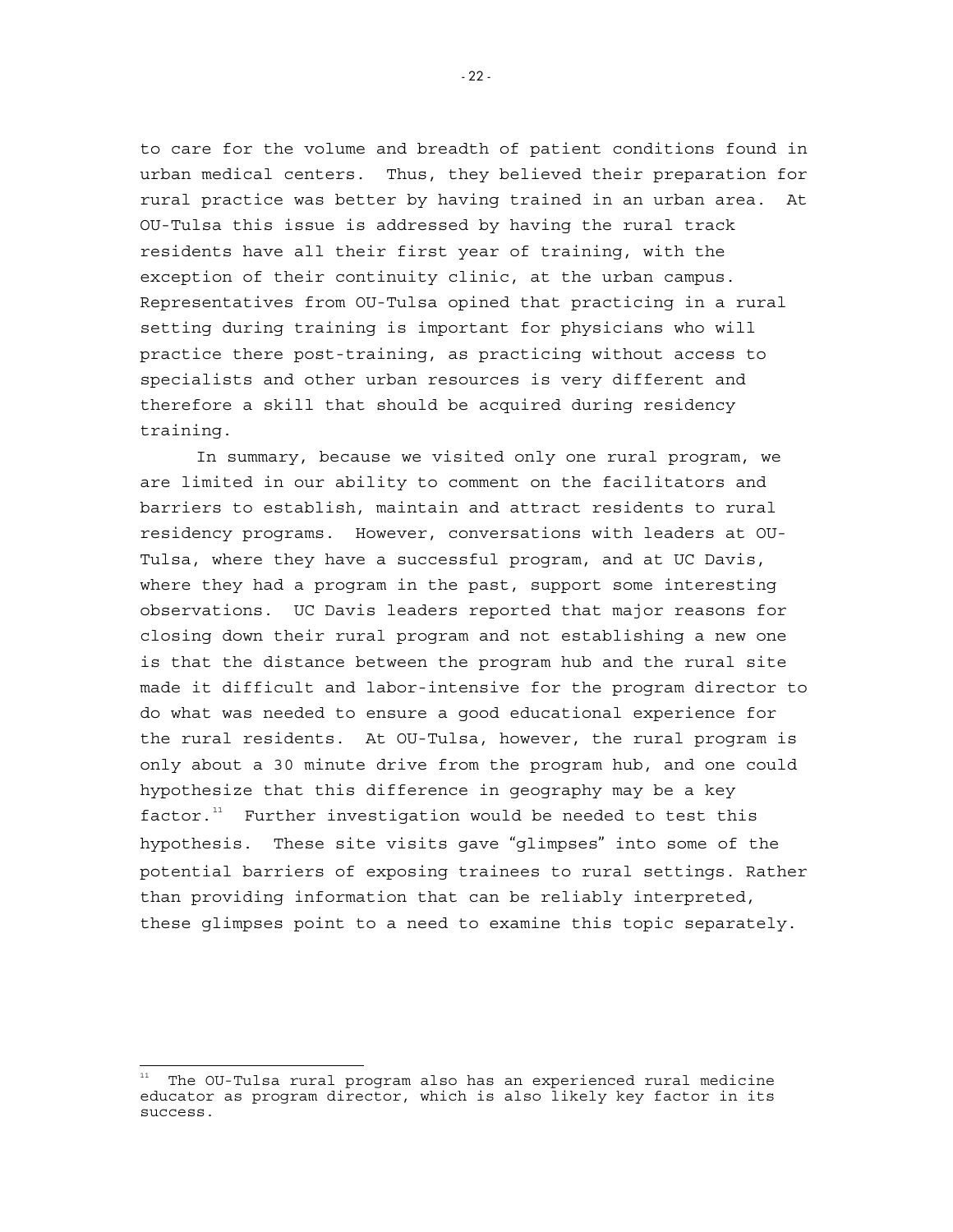**Building a Primary Care Workforce** 

**Finances, Lifestyle, Prestige, Balanced By Quality Mentorship, Drive Medical Student / Resident Choices About Primary Care.** Residents spoke consistently about their considerations in choosing, or not choosing, to practice primary care and whether they would practice in underserved areas. Reasons given for not choosing primary care were finances, lifestyle, prestige, wanting to have "mastery" in a field, and feeling more comfortable with hospital, rather than outpatient, medicine.

Expected earnings was a prominent theme, with consideration of their medical school debts a common factor. Other lifestyle factors, such as the attractiveness of "shift-work" and not being committed to staying in one geographic location for an extended time period were also identified as important considerations. Feeling overwhelmed and frustrated with the "paperwork" burden that comes with the current practice of primary care was also commonly mentioned. We also heard from residents about how during medical school they felt discouraged from pursuing primary care, by either being directly told, or given the impression more indirectly, that it is more prestigious to sub-specialize.

Residents spoke about sub-specializing, or choosing hospital medicine, because it was a more comfortable choice. They spoke about the preference for pursuing a specialty so they could feel "mastery" over a single organ system or subspecialty; they were overwhelmed by the breadth of knowledge needed in the practice of primary care medicine, and the frequent updating across broad areas needed to keep pace with ongoing changes in medicine. Similarly, given that their training at this point had been mostly inpatient, those that were not sub-specializing spoke of being more comfortable becoming a hospitalist, at this point, than practicing outpatient medicine.

Those who were choosing primary care often spoke about having had a pivotal experience, either in medical school or in residency, which "turned them on" to primary care. They spoke about having exceptional mentorship experiences. The timing of these experiences differed between FM and IM residents. FM

- 23 -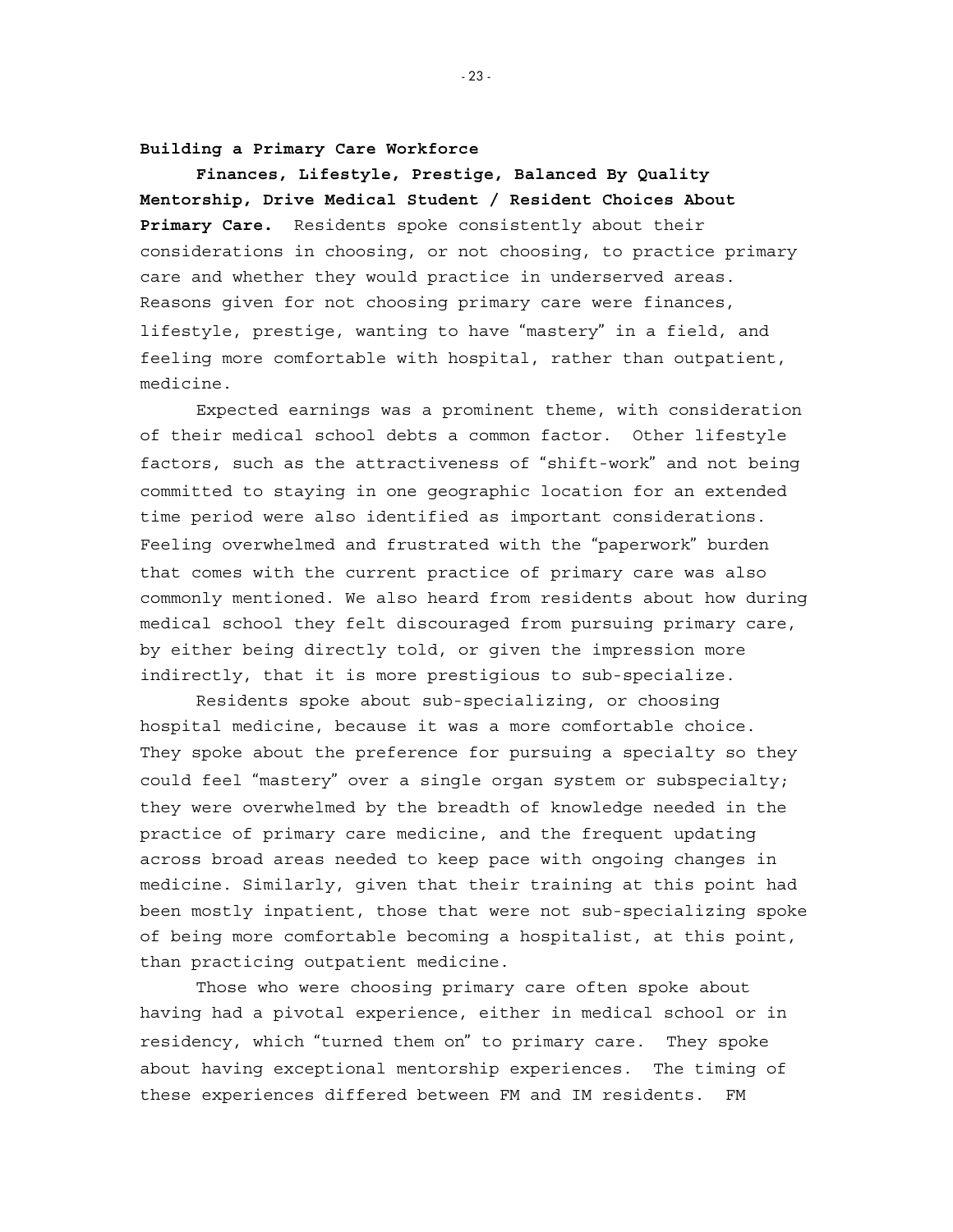residents, of course, have made the decision prior to matching into residency, and thus it was medical school experiences that were most influential for them. For IM residents, this decision was more likely made, or at least solidified, during residency training, and thus, although they may have had a pre-disposition or leaning towards primary care, residency experiences were most crucial in this decision.

#### **5. Conclusions**

In conclusion, although approaches differed, several innovation foci emerged from our site visits, including: transforming practices into Patient-Centered Medical Homes (PCMHs); developing IT resources; working in multidisciplinary teams; improving patient-provider continuity; separating inpatient and outpatient clinical activities; working in community-based settings; implementing curricula for teaching quality improvement methods and delivering high-quality chronic disease care; exposing residents to community issues and community-based resources; working in systems encouraging highperformance and efficiency; and redesigning inpatient teaching units. Further, we found several factors to be critical enablers to innovations in ambulatory training. These factors include leadership, finances, institutional needs and structure, and ACGME RRC accreditation factors. In sum, innovations in ambulatory training require resources and commitment. This commitment needs to be both at the program and institutional levels. Leadership is a key enabler. At the programs visited, supplemental funding has also been a necessity.

Several areas are in need of further study. ACGME rules, most notably those pertaining to continuity clinic timing and infrastructure, required patient volume, and faculty oversight, may act as barriers to innovation. It may be valuable to examine such rules and weigh their effects in ensuring a minimum quality standard versus their potential for stifling innovation. Other areas in need of study are the costs and benefits of communitybased and rural training experiences. With respect to building a

 $-24$